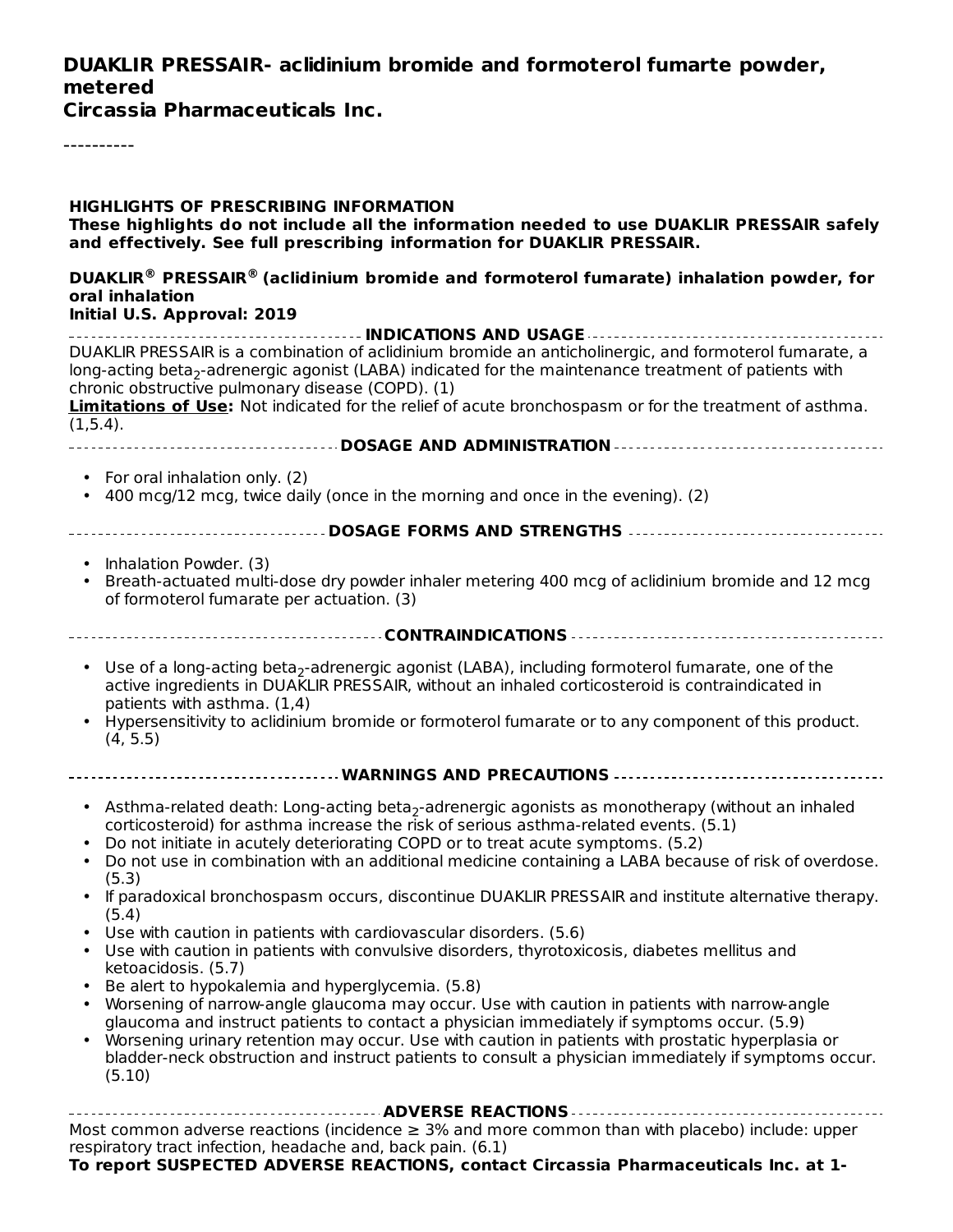#### **To report SUSPECTED ADVERSE REACTIONS, contact Circassia Pharmaceuticals Inc. at 1- 833-614-9269 or FDA at 1-800-FDA-1088 or www.fda.gov/medwatch.**

#### **DRUG INTERACTIONS**

- Use of other adrenergic by any route may potentiate the effect of DUAKLIR PRESSAIR. Use with caution. (5.3, 7.1)
- Xanthine derivatives, steroids, diuretics or non-potassium sparing diuretics may potentiate hypokalemia or ECG changes. Use with caution. (7.2, 7.3)
- Diuretics: Use with caution. Electrocardiographic changes and/or hypokalemia associated with nonpotassium sparing diuretics may worsen with concomitant beta $_2$ -agonists. (7.3)
- Monoamine oxidase inhibitors and tricyclic antidepressants: Use with extreme caution. May potentiate effect of formoterol fumarate on cardiovascular system. (7.4)
- Beta-blockers: Use with caution and only when medically necessary. (7.5)
- Anticholinergics: May interact additively with concomitantly used anticholinergic medications. Avoid administrations of DUAKLIR PRESSAIR with other anticholinergic-containing drugs. (7.6)

#### **See 17 for PATIENT COUNSELING INFORMATION and FDA-approved patient labeling.**

**Revised: 7/2020**

#### **FULL PRESCRIBING INFORMATION: CONTENTS\***

#### **1 INDICATIONS AND USAGE**

#### **2 DOSAGE AND ADMINISTRATION**

**3 DOSAGE FORMS AND STRENGTHS**

#### **4 CONTRAINDICATIONS**

#### **5 WARNINGS AND PRECAUTIONS**

- 5.1 Serious Asthma-Related Events-Hospitalizations, Intubations, Death
- 5.2 Deterioration of Disease and Acute Episodes
- 5.3 Excessive Use of DUAKLIR PRESSAIR and Use with Other Long-Acting Beta 2Agonists
- 5.4 Paradoxical Bronchospasm
- 5.5 Immediate Hypersensitivity Reactions
- 5.6 Cardiovascular Effects
- 5.7 Coexisting Conditions
- 5.8 Hypokalemia and Hyperglycemia
- 5.9 Worsening of Narrow-Angle Glaucoma
- 5.10 Worsening of Urinary Retention

#### **6 ADVERSE REACTIONS**

6.1 Clinical Trials Experience

#### **7 DRUG INTERACTIONS**

- 7.1 Adrenergic Drugs
- 7.2 Xanthine Derivatives, Steroids
- 7.3 Non-Potassium Sparing Diuretics

7.4 Monoamine Oxidase Inhibitors and Tricyclic Antidepressants, QTc Prolonging **Drugs** 

- 7.5 Beta-Blockers
- 7.6 Anticholinergics

## **8 USE IN SPECIFIC POPULATIONS**

- 8.1 Pregnancy
- 8.2 Lactation
- 8.4 Pediatric Use
- 8.5 Geriatric Use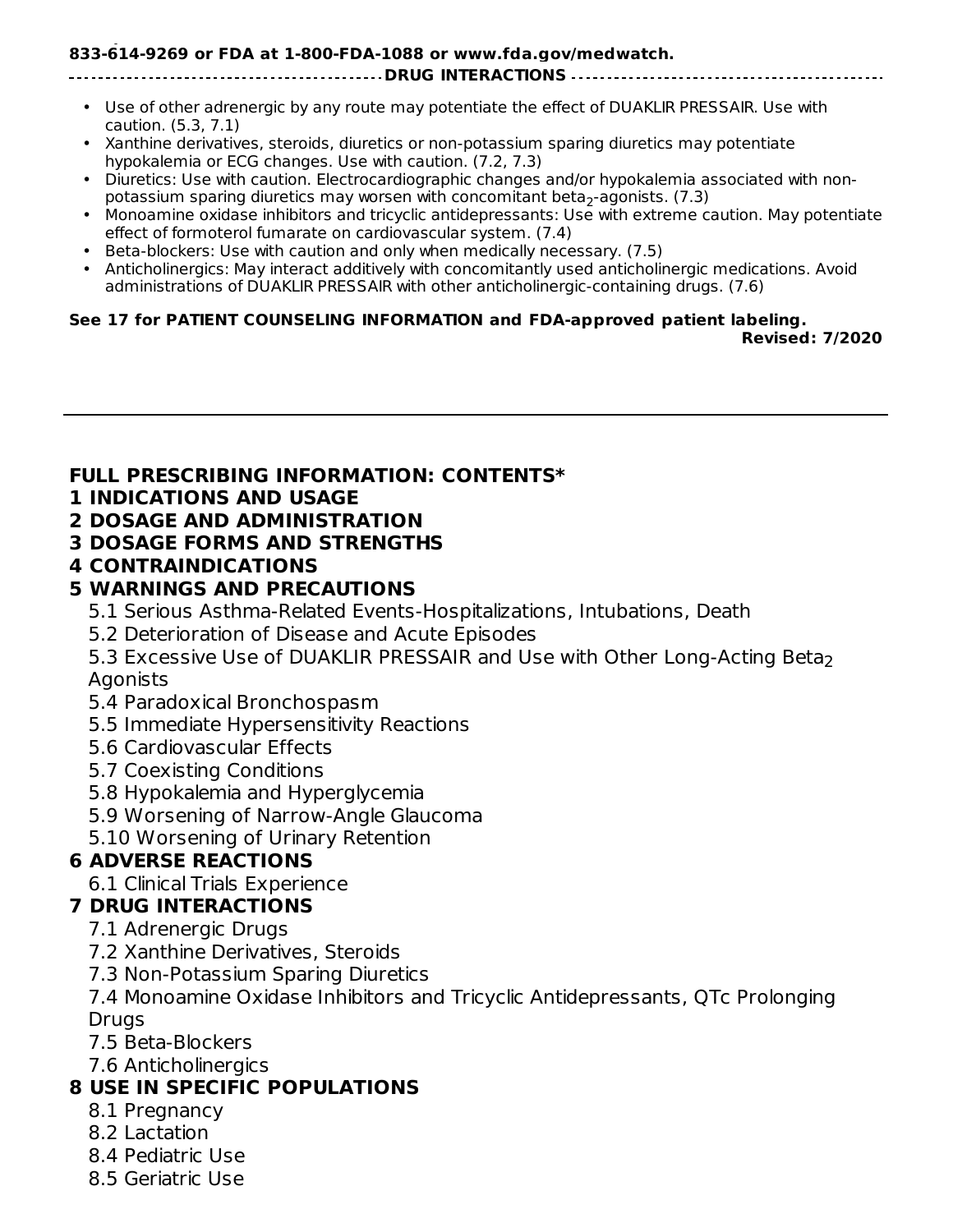- 8.6 Hepatic Impairment
- 8.7 Renal Impairment
- **10 OVERDOSAGE**

#### **11 DESCRIPTION**

## **12 CLINICAL PHARMACOLOGY**

- 12.1 Mechanism of Action
- 12.2 Pharmacodynamics
- 12.3 Pharmacokinetics

## **13 NONCLINICAL TOXICOLOGY**

13.1 Carcinogenesis, Mutagenesis, Impairment of Fertility

## **14 CLINICAL STUDIES**

14.1 Dose-Ranging Trials

14.2 Confirmatory Trials

## **16 HOW SUPPLIED/STORAGE AND HANDLING**

### **17 PATIENT COUNSELING INFORMATION**

\* Sections or subsections omitted from the full prescribing information are not listed.

## **FULL PRESCRIBING INFORMATION**

## **1 INDICATIONS AND USAGE**

DUAKLIR PRESSAIR is a combination of aclidinium bromide (an anticholinergic) and formoterol fumarate (a LABA) indicated for the maintenance treatment of patients with chronic obstructive pulmonary disease (COPD).

**Limitations of Use:** DUAKLIR PRESSAIR is not indicated for the relief of acute bronchospasm or for the treatment of asthma [see Warnings and Precautions (5.1, 5.4)].

## **2 DOSAGE AND ADMINISTRATION**

The recommended dose of DUAKLIR PRESSAIR is one oral inhalation of 400 mcg/12 mcg, twice daily (once in the morning and once in the evening). Do not take more than one inhalation twice daily.

## **3 DOSAGE FORMS AND STRENGTHS**

Inhalation Powder. DUAKLIR PRESSAIR is a breath-actuated multi-dose dry powder inhaler metering 400 mcg of aclidinium bromide and 12 mcg of formoterol fumarate per actuation.

## **4 CONTRAINDICATIONS**

Use of a long-acting beta<sub>2</sub>-adrenergic agonist (LABA), including formoterol fumarate, one of the active ingredients in DUAKLIR PRESSAIR, without an inhaled corticosteroid is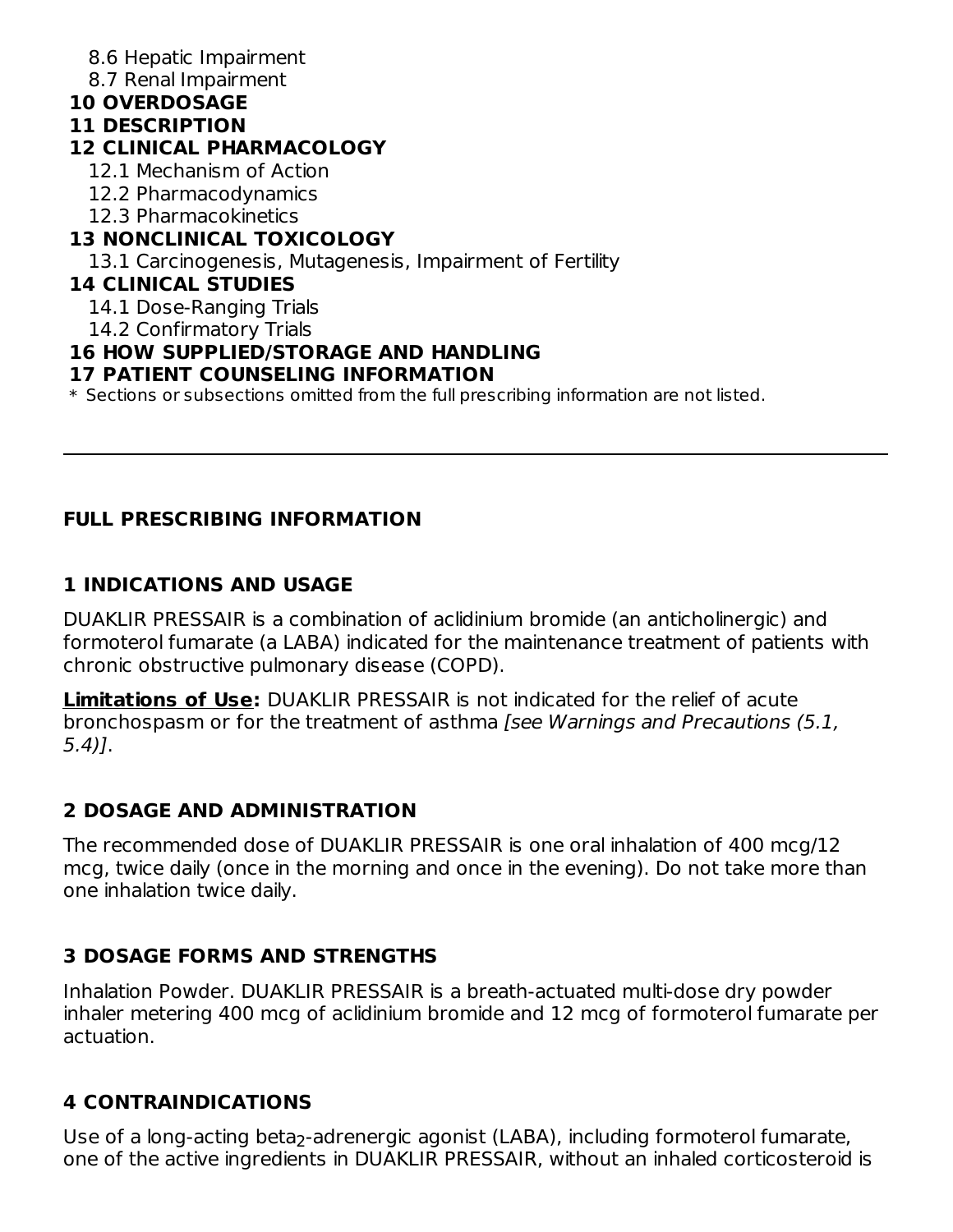contraindicated in patients with asthma [see Warnings and Precautions (5.1)]. DUAKLIR PRESSAIR is not indicated for the treatment of asthma.

DUAKLIR PRESSAIR is contraindicated in patients with:

- Severe hypersensitivity to milk proteins [see Warnings and Precautions (5.5)].
- Hypersensitivity to aclidinium bromide, formoterol fumarate, or to any component of the product [see Warnings and Precautions (5.5)].

## **5 WARNINGS AND PRECAUTIONS**

### **5.1 Serious Asthma-Related Events-Hospitalizations, Intubations, Death**

- The safety and efficacy of DUAKLIR PRESSAIR in patients with asthma have not been established. DUAKLIR PRESSAIR is not indicated for the treatment of asthma. [see Contraindications (4)].
- Use of LABA as monotherapy [without inhaled corticosteroids (ICS)] for asthma is associated with an increased risk of asthma-related death. Available data from controlled clinical trials also suggest that use of LABA as monotherapy increases the risk of asthma-related hospitalization in pediatric and adolescent patients. These findings are considered a class effect of LABA monotherapy. When LABA are used in fixed-dose combination with ICS, data from large clinical trials do not show a significant increase in the risk of serious asthma-related events (hospitalizations, intubations, death) compared with ICS alone.
- A 28-week, placebo-controlled, U.S. trial comparing the safety of another LABA (salmeterol) with placebo, each added to usual asthma therapy, showed an increase in asthma-related deaths in subjects receiving salmeterol (13/13,176 in subjects treated with salmeterol vs 3/13,179 in subjects treated with placebo; relative risk: 4.37 [95% CI: 1.25, 15.34]). The increased risk of asthma-related death is considered a class effect of LABAs, including formoterol fumarate, one of the active ingredients in DUAKLIR PRESSAIR.
- No trial adequate to determine whether the rate of asthma-related deaths is increased in subjects treated with DUAKLIR PRESSAIR has been conducted.
- Available data do not suggest an increased risk of death with use of LABA in patients with COPD.

## **5.2 Deterioration of Disease and Acute Episodes**

DUAKLIR PRESSAIR should not be initiated in patients with acutely deteriorating COPD, which may be a life-threatening condition. DUAKLIR PRESSAIR has not been studied in patients with acutely deteriorating COPD. The use of DUAKLIR PRESSAIR in this setting is inappropriate.

DUAKLIR PRESSAIR is intended as twice daily maintenance treatment for COPD and should not be used for the relief of acute symptoms, i.e., as rescue therapy for treatment of acute episodes of bronchospasm. DUAKLIR PRESSAIR has not been studied in the relief of acute symptoms and extra doses should not be used for that purpose. Acute symptoms should be treated with an inhaled short-acting beta<sub>2</sub>-agonist.

When beginning treatment with DUAKLIR PRESSAIR, patients who have been taking oral or inhaled, short-acting beta<sub>2</sub>-agonists on a regular basis (e.g., four times a day) should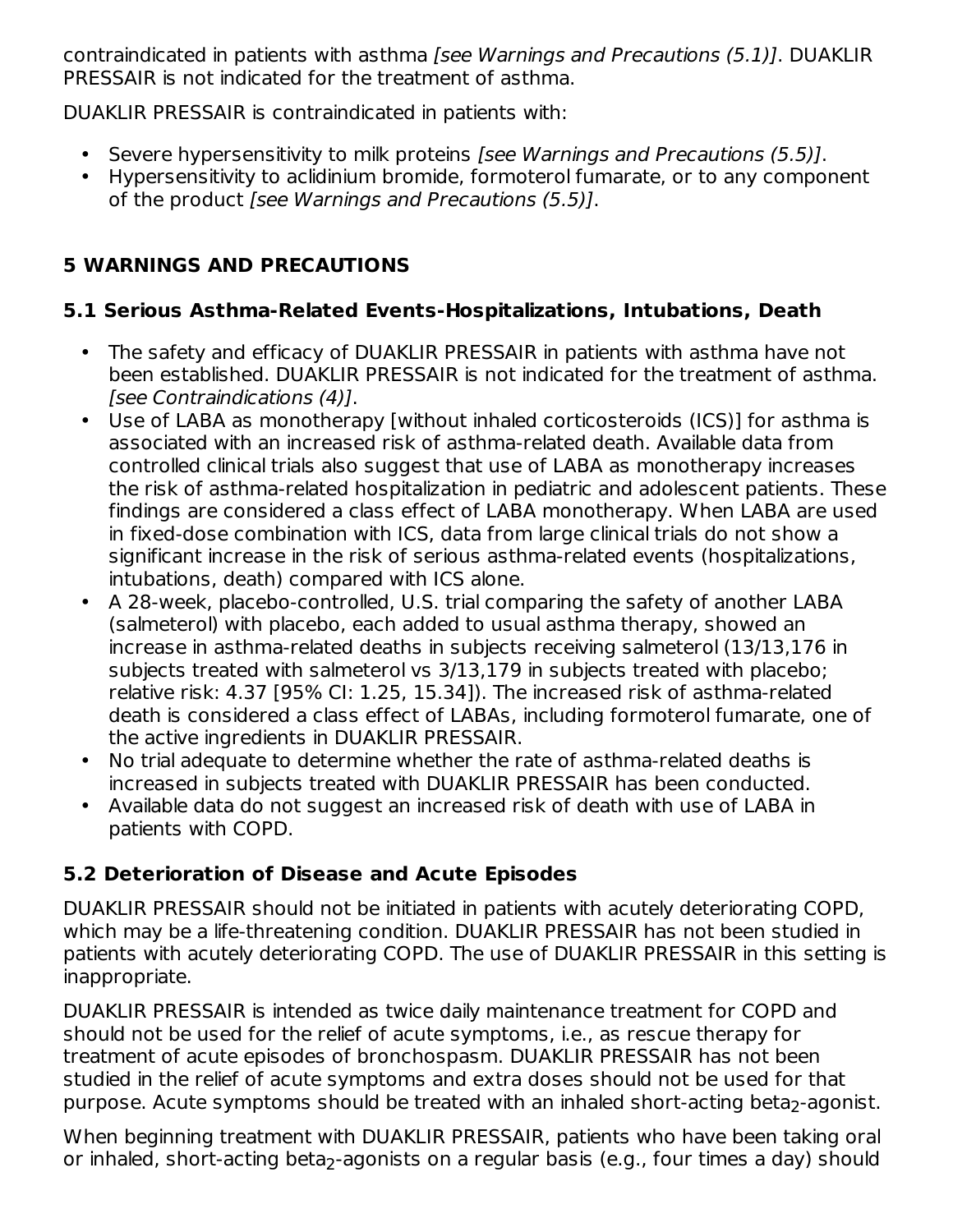be instructed to discontinue the regular use of these drugs and use them only for symptomatic relief of acute respiratory symptoms. When prescribing DUAKLIR PRESSAIR, the healthcare provider should also prescribe an inhaled, short-acting beta $_2\text{-}$ agonist and instruct the patient on how it should be used. Increasing inhaled beta $_2\text{-}$ agonist use is a signal of deteriorating disease for which prompt medical attention is indicated.

COPD may deteriorate acutely over a period of hours or chronically over several days or longer. If DUAKLIR PRESSAIR no longer controls symptoms of bronchoconstriction; the patient's inhaled, short-acting beta<sub>2</sub>-agonist becomes less effective; or the patient needs more short-acting beta<sub>2</sub>-agonist than usual, these may be markers of deterioration of disease. In this setting, a re-evaluation of the patient and the COPD treatment regimen should be undertaken at once. Increasing the daily dose of DUAKLIR PRESSAIR beyond the recommended dose is not appropriate in this situation.

#### **5.3 Excessive Use of DUAKLIR PRESSAIR and Use with Other Long-Acting Beta Agonists 2**

As with other inhaled drugs containing beta-agonists, DUAKLIR PRESSAIR should not be used more often than recommended, at higher doses than recommended, or in conjunction with other medications containing LABAs, as an overdose may result. Clinically significant cardiovascular effects and fatalities have been reported in association with excessive use of inhaled sympathomimetic drugs. Patients using DUAKLIR PRESSAIR should not use another medicine containing a LABA for any reason [see Drug Interactions (7.1)].

## **5.4 Paradoxical Bronchospasm**

Inhaled medicines, including DUAKLIR PRESSAIR, may cause paradoxical bronchospasm, which may be life threatening. If paradoxical bronchospasm occurs following dosing with DUAKLIR PRESSAIR, it should be treated immediately with an inhaled, short acting bronchodilator. DUAKLIR PRESSAIR should be discontinued immediately, and alternative therapies should be instituted.

## **5.5 Immediate Hypersensitivity Reactions**

Immediate hypersensitivity reactions including anaphylaxis, angioedema (including swelling of the lips, tongue, or throat), urticaria, rash, bronchospasm, or itching, have occurred after administration of DUAKLIR PRESSAIR. If such a reaction occurs, therapy with DUAKLIR PRESSAIR should be stopped at once and alternative treatments should be considered.

## **5.6 Cardiovascular Effects**

Formoterol fumarate, like other beta agonists, can produce a clinically significant cardiovascular effect in some patients as measured by increases in pulse rate, systolic or diastolic or blood pressure, or symptoms [see Clinical Pharmacology (12.2)]. If such effects occur, DUAKLIR PRESSAIR may need to be discontinued.

In addition, beta-agonists have been reported to produce ECG changes, such as flattening of the T wave, prolongation of the QTc interval, and ST segment depression, although the clinical significance of these findings is unknown. Therefore, DUAKLIR PRESSAIR should be used with caution in patients with severe cardiovascular disorders,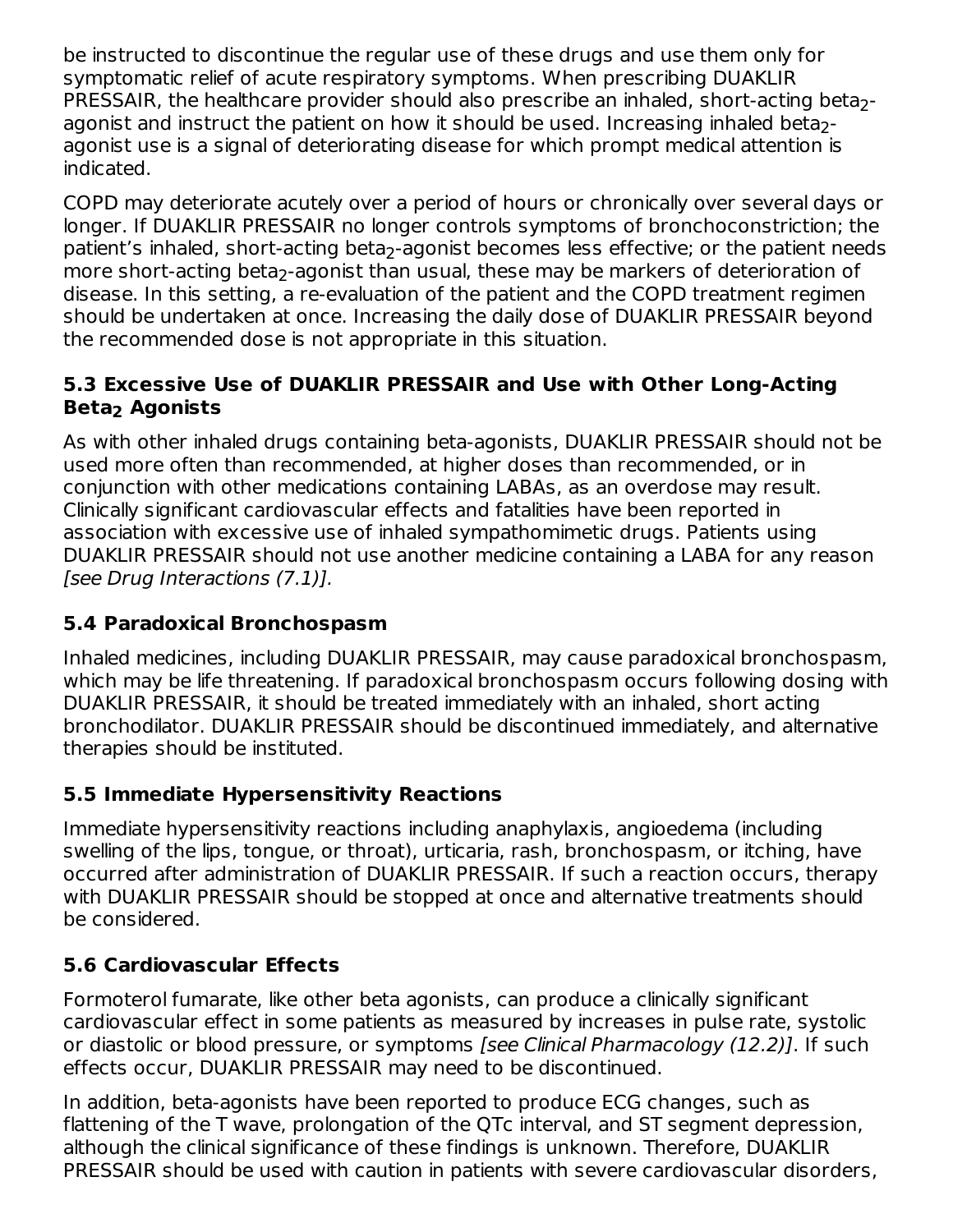especially coronary insufficiency, cardiac arrhythmias, and hypertension.

## **5.7 Coexisting Conditions**

DUAKLIR PRESSAIR, like other medications containing sympathomimetic amines, should be used with caution in patients with convulsive disorders, thyrotoxicosis, and in those who are unusually responsive to sympathomimetic amines. Doses of the related betaagonist albuterol, when administered intravenously, have been reported to aggravate pre-existing diabetes mellitus and ketoacidosis.

## **5.8 Hypokalemia and Hyperglycemia**

Beta-agonist medications may produce significant hypokalemia in some patients, possibly through intracellular shunting, which has the potential to produce adverse cardiovascular effects [see Clinical Pharmacology (12.2)]. The decrease in serum potassium is usually transient, not requiring supplementation. Beta-agonist medications may produce transient hyperglycemia in some patients. In 4 clinical trials of 24 to 52 weeks duration evaluating DUAKLIR PRESSAIR in patients with COPD, there was no evidence of a treatment effect on serum glucose or potassium.

## **5.9 Worsening of Narrow-Angle Glaucoma**

DUAKLIR PRESSAIR should be used with caution in patients with narrow-angle glaucoma. Prescribers and patients should be alert for signs and symptoms of acute narrow-angle glaucoma (e.g., eye pain or discomfort, blurred vision, visual halos, or colored images in association with red eyes from conjunctival congestion and corneal edema). Instruct patients to consult a physician immediately should any of these signs or symptoms develop.

## **5.10 Worsening of Urinary Retention**

DUAKLIR PRESSAIR should be used with caution in patients with urinary retention or bladder neck obstruction. Prescribers and patients should be alert for signs and symptoms of urinary retention (e.g., difficulty passing urine, painful urination), especially in patients with prostatic hyperplasia or bladder neck obstruction. Instruct patients to consult a physician immediately should any of these signs or symptoms develop.

## **6 ADVERSE REACTIONS**

LABAs, such as formoterol fumarate, one of the active ingredients in DUAKLIR PRESSAIR, increase the risk of asthma-related death. DUAKLIR PRESSAIR is not indicated for the treatment of asthma *[see Warnings and Precautions (5.1)]*.

The following adverse reactions are described in greater detail elsewhere in the labeling:

- Paradoxical bronchospasm [see Warnings and Precautions (5.4)]
- Immediate hypersensitivity reactions [see Contraindications (4), Warnings and Precautions (5.5)]
- Cardiovascular effects [see Warnings and Precautions (5.6)]
- Worsening of narrow-angle glaucoma [see Warnings and Precautions (5.9)]
- Worsening of urinary retention [see Warnings and Precautions (5.10)]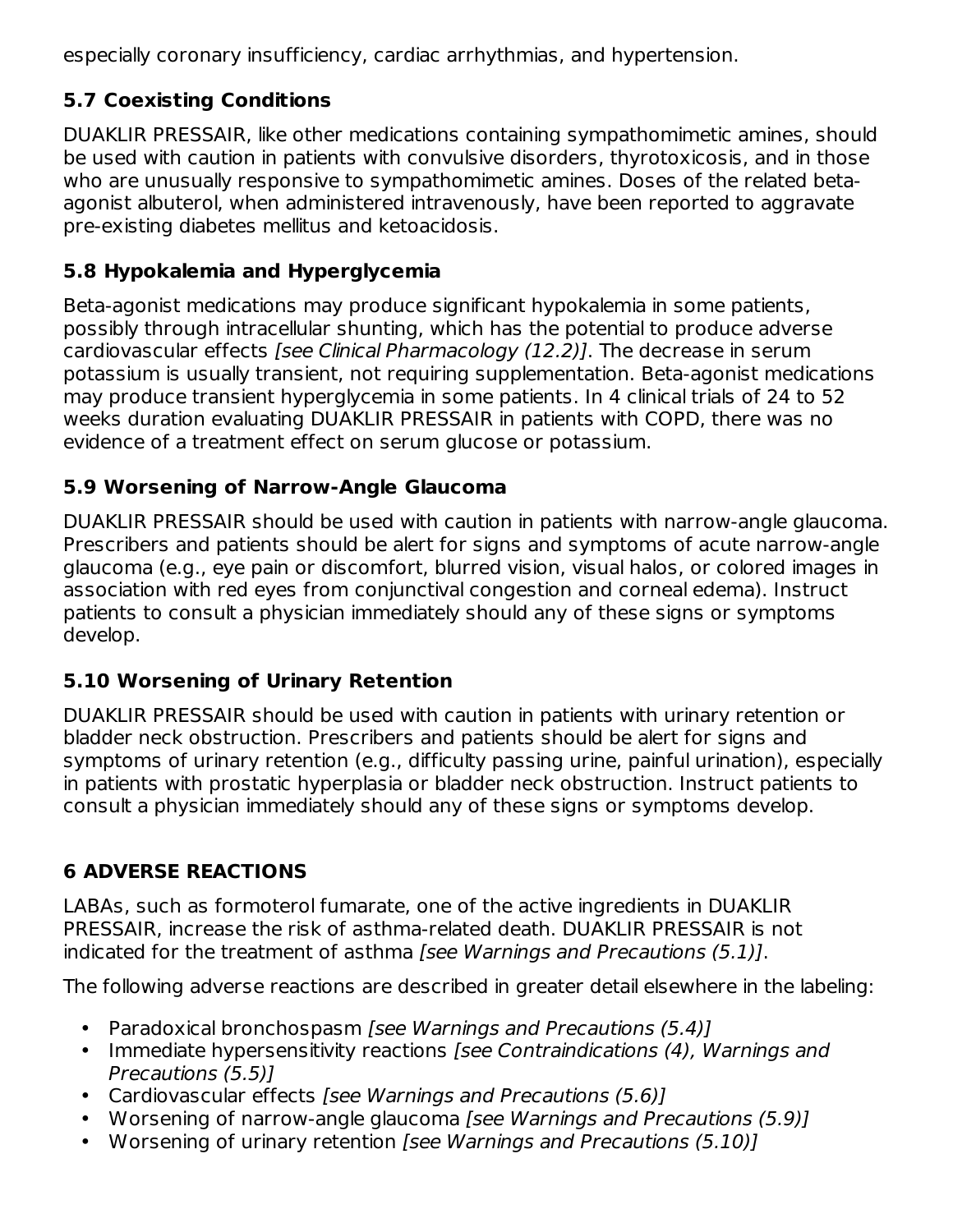### **6.1 Clinical Trials Experience**

Because clinical trials are conducted under widely varying conditions, adverse reaction rates observed in the clinical trials of a drug cannot be directly compared with rates in the clinical trials of another drug and may not reflect the rates observed in practice.

The clinical program for DUAKLIR PRESSAIR included 6501 subjects with COPD in 2 placebo-controlled and 1 active-controlled 24-week lung function trials, one long-term safety extension study of 28 weeks and 2 other clinical trials. A total of 1893 subjects have received at least 1 dose of DUAKLIR PRESSAIR.

#### 24-Week Trials

The frequency of common adverse reactions in Table 1 below is based upon pooled data from two, double-blind, placebo-controlled parallel group clinical trials (Trials 1 and 2, n=1729 and n=1669) in 3398 adult patients with moderate to severe COPD. Of these, 60% were male and 94% were Caucasian. They had a mean age of 64 years and an average smoking history of 46 pack-years, with 49% identified as current smokers. At screening, the mean post-bronchodilator percent predicted forced expiratory volume in  $1$  second (FEV $_1$ ) was 54% (range: 28% to 80%) and the mean percent reversibility was 15% (range: -19% to 69%).

Table 1 shows all adverse reactions that occurred with a frequency of greater than or equal to 3% in the DUAKLIR PRESSAIR group in the two 24-week placebo-controlled trials where the rates in the DUAKLIR PRESSAIR group exceeded placebo.

| Table 1: Adverse Reactions with DUAKLIR PRESSAIR $\geq$ 3% Incidence and More |                                                       |  |
|-------------------------------------------------------------------------------|-------------------------------------------------------|--|
|                                                                               | <b>Common than with Placebo in Subjects with COPD</b> |  |

|                                       | <b>Treatment</b> |     |                               |           |  |  |
|---------------------------------------|------------------|-----|-------------------------------|-----------|--|--|
| <b>Adverse Reactions</b>              | <b>DUAKLIR</b>   |     |                               |           |  |  |
| <b>Preferred Term</b>                 | <b>PRESSAIR</b>  |     | Aclidinium Formoterol Placebo |           |  |  |
|                                       | $(N=720)$        |     | $(N=722)$ $(N=716)$           | $(N=526)$ |  |  |
|                                       | $\%$             | ℅   | $\%$                          | %         |  |  |
| Upper respiratory tract infection $*$ | 8.9              | 7.6 | 8.9                           | 6.3       |  |  |
| Headache                              | 6.3              | 6.6 | 7.7                           | 5.1       |  |  |
| Back pain                             | 3.8              | 3.3 | 3.5                           | 3.4       |  |  |

\* Includes Viral Upper Respiratory Tract Infection and Upper Respiratory Tract Infection

Other adverse reactions reported in clinical studies with an incidence of >1% but less than 3% with DUAKLIR PRESSAIR but more common than with placebo were cough, sinusitis, influenza, tooth abscess, insomnia, dizziness, dry mouth, oropharyngeal pain, muscle spasms, musculoskeletal pain, arthralgia, pain in extremity, urinary tract infection, and blood creatine phosphokinase increased.

The adverse events reported in the 24-week active-controlled trial were consistent with those observed in 24-week placebo-controlled trials.

#### Long-Term Safety Extension Trial

In a 28-week safety extension trial, 918 subjects who successfully completed Trial 2 were treated for up to an additional 28 weeks for a total treatment period of up to 52 weeks with DUAKLIR PRESSAIR, aclidinium 400 mcg, formoterol fumarate 12 mcg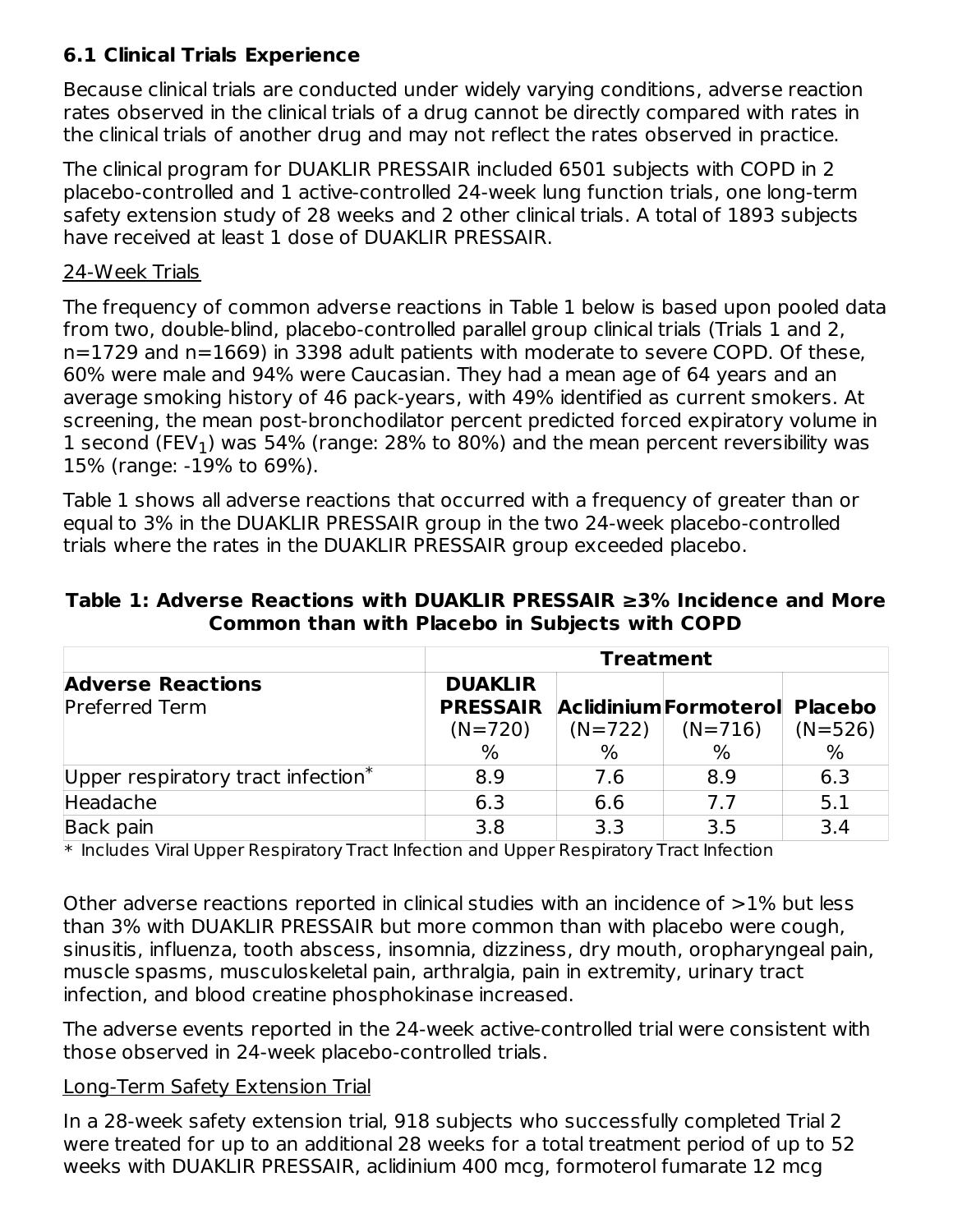administered twice daily or placebo. Because the subjects continued from Trial 2 into the safety extension trial, the demographic and baseline characteristics of the long-term safety extension trial were similar to those of the placebo-controlled efficacy trials described above. The adverse reactions reported in the long-term safety trial were consistent with those observed in the 24-week placebo-controlled trials.

## **7 DRUG INTERACTIONS**

No formal drug interaction studies have been performed with DUAKLIR PRESSAIR.

## **7.1 Adrenergic Drugs**

If additional adrenergic drugs are to be administered by any route, they should be used with caution because the sympathetic effects of formoterol, a component of DUAKLIR PRESSAIR, may be potentiated [see Warnings and Precautions (5.7)].

## **7.2 Xanthine Derivatives, Steroids**

Concomitant treatment with xanthine derivatives, or steroids may potentiate any hypokalemic effect of beta-adrenergic agonists such as formoterol, a component of DUAKLIR PRESSAIR.

## **7.3 Non-Potassium Sparing Diuretics**

The electrocardiographic changes and/or hypokalemia that may result from the administration of non-potassium-sparing diuretics (such as loop or thiazide diuretics) can be acutely worsened by beta-agonists, especially when the recommended dose of the beta-agonist is exceeded. Although the clinical significance of these effects is not known, caution is advised in the coadministration of beta-agonists with non–potassiumsparing diuretics.

#### **7.4 Monoamine Oxidase Inhibitors and Tricyclic Antidepressants, QTc Prolonging Drugs**

DUAKLIR PRESSAIR, as with other drugs containing beta<sub>2</sub>-agonists, should be administered with caution to patients being treated with monoamine oxidase inhibitors, tricyclic antidepressants, or other drugs known to prolong the QTc interval, because the action of adrenergic agonists on the cardiovascular system may be potentiated by these agents. Drugs that are known to prolong the QTc interval have an increased risk of ventricular arrhythmias.

## **7.5 Beta-Blockers**

Beta-adrenergic receptor antagonists (beta-blockers) and DUAKLIR PRESSAIR may inhibit the effect of each other when administered concurrently. Beta-blockers not only block the therapeutic effects of beta<sub>2</sub>-agonists, such as formoterol, a component of DUAKLIR PRESSAIR, but may produce severe bronchospasm in COPD patients. Therefore, patients with COPD should not normally be treated with beta-blockers. However, under certain circumstances, e.g., as prophylaxis after myocardial infarction, there may be no acceptable alternatives to the use of beta-blockers in patients with COPD. In this setting, cardioselective beta-blockers could be considered, although they should be administered with caution.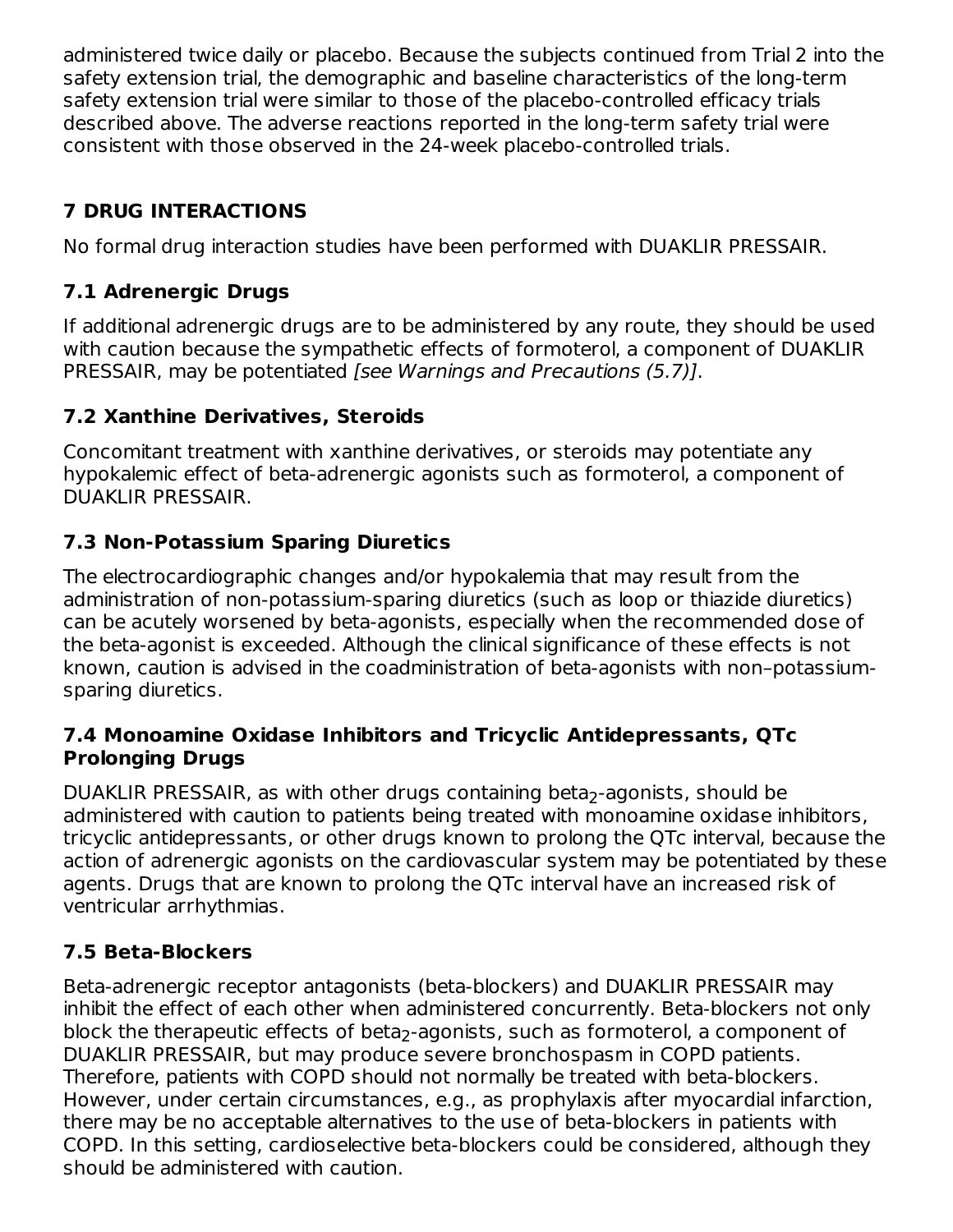### **7.6 Anticholinergics**

There is a potential for an additive interaction with concomitantly used anticholinergic medications. Therefore, avoid coadministration of DUAKLIR PRESSAIR with other anticholinergic-containing drugs as this may lead to an increase in anticholinergic effects [see Warnings and Precautions (5.3, 5.4) and Adverse Reactions (6)].

## **8 USE IN SPECIFIC POPULATIONS**

#### **8.1 Pregnancy**

#### **Risk Summary**

There are no adequate and well-controlled studies of DUAKLIR PRESSAIR or its individual components, formoterol fumarate or aclidinium bromide, in pregnant women to inform drug-associated risks.

No adverse developmental effects were seen with inhalation administration of aclidinium bromide to pregnant rats and rabbits during organogenesis at 15 or 20 times, respectively, the maximum recommended human daily inhaled dose (MRHDID). However, reduced pup weights were seen when pregnant rats continued inhalation administration through lactation at 5 times the MRHDID of aclidinium bromide. Adverse developmental effects occurred when rabbits were orally dosed with aclidinium bromide at approximately 1,400 times the MRHDID [see Data].

Formoterol fumarate alone, administered by the oral route, was teratogenic in rats and rabbits at 1,200 and 49,000 times the MRHDID, respectively. Formoterol fumarate was also embryocidal, increased pup loss at birth and during lactation, and decreased pup weight in rats at 85 times the MRHDID. These adverse effects generally occurred at large multiples of the MRHDID when formoterol fumarate was administered by the oral route to achieve high systemic exposures. No teratogenic, embryocidal, or developmental effects were seen in rats that received inhalation doses up to 280 times the MRHDID [see Data].

The estimated background risk of major birth defects and miscarriage of the indicated populations is unknown. In the U.S. general population, the estimated background risk of major birth defects and miscarriage in clinically recognized pregnancies is 2% to 4% and 15% to 20%, respectively.

#### **Clinical Considerations**

#### Labor or Delivery

There are no well-controlled human studies that have investigated the effects of DUAKLIR PRESSAIR during labor and delivery. Because of the potential for beta-agonist interference with uterine contractility, use of DUAKLIR PRESSAIR during labor should be restricted to those patients in whom the benefits clearly outweigh the risk.

#### **Data**

#### Animal Data

#### Aclidinium bromide

In an embryo-fetal development study in pregnant rats dosed during the period of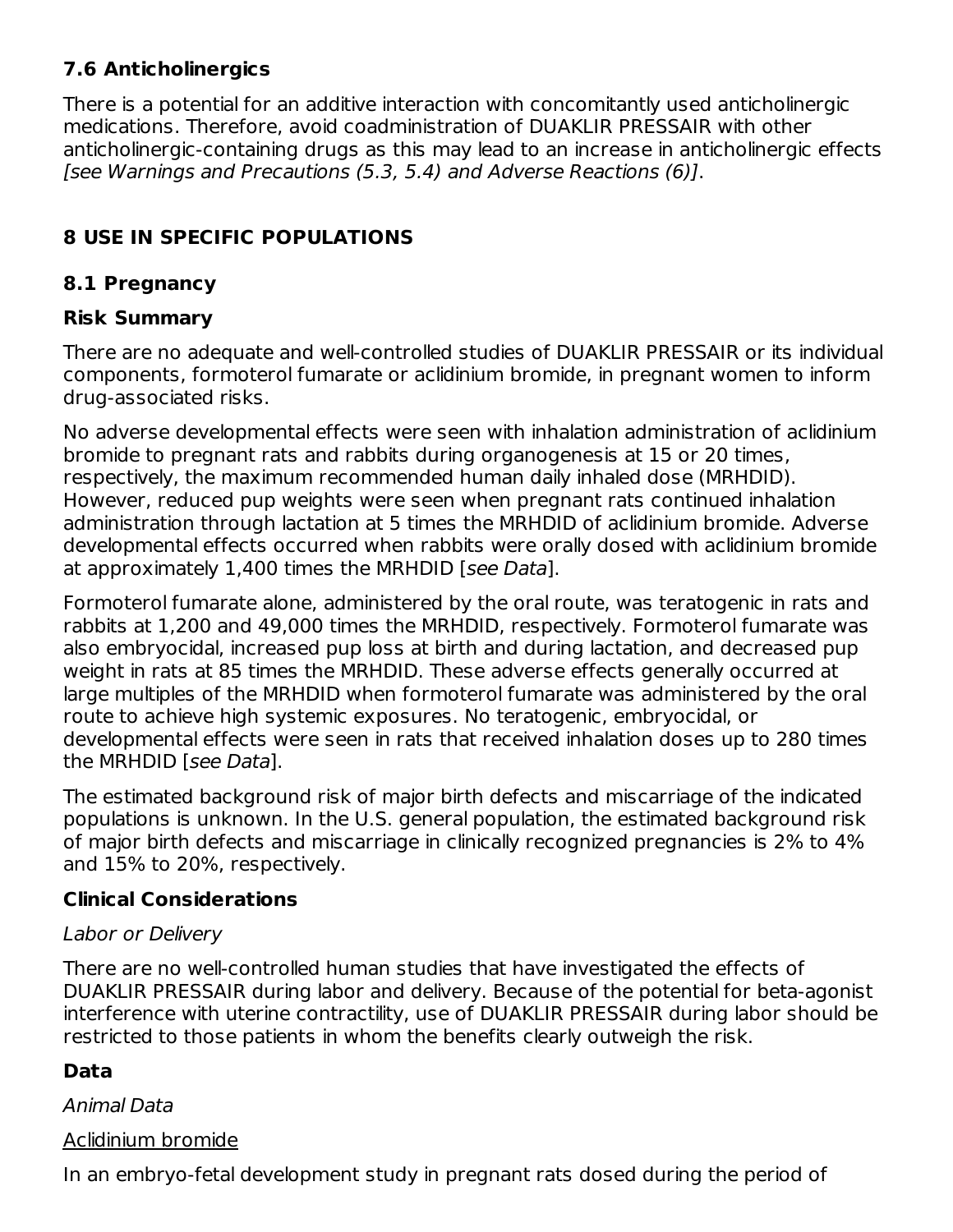organogenesis from gestation days 6-17, no evidence of structural alterations was observed at approximately 15 times the maximum recommended human daily inhaled dose (MRHDID) [based on summed AUCs of aclidinium bromide and its metabolites at inhaled doses less than or equal to 5.0 mg/kg/day]. However, in a pre- and post-natal development study, decreased pup weights were observed when pregnant rats were exposed from gestation day 6 and continuing during the lactation period at approximately 5 times the MRHDID [based on summed AUCs of aclidinium bromide and its metabolites at inhaled doses greater than or equal to 0.2 mg/kg/day]. Maternal toxicity was also observed at inhaled doses greater than or equal to 0.2 mg/kg/day.

In an embryo-fetal development study in pregnant Himalayan rabbits administered inhaled doses of aclidinium bromide during the period of organogenesis from gestation days 6-19, no evidence of structural alterations was observed at approximately 20 times the MRHDID [based on summed AUCs of aclidinium bromide and its metabolites at inhaled doses less than or equal to 3.6 mg/kg/day]. However, in another embryo-fetal development study in pregnant Himalayan rabbits dosed orally from gestation days 6- 19, increased incidences of additional liver lobes (3-5%), as compared to 0% in the control group, were observed at approximately 1,400 times the MRHDID [based on summed AUCs of aclidinium bromide and its metabolites at oral doses greater than or equal to 150 mg/kg/day], and decreased fetal body weights were observed at approximately 2,300 times the MRHDID [based on summed AUCs of aclidinium bromide and its metabolites at oral doses greater than or equal to 300 mg/kg/day]. These fetal findings were observed in the presence of maternal toxicity.

#### Formoterol fumarate

In a fertility and reproduction study, male rats were orally dosed for 9 weeks and females for 2 weeks prior to pairing and throughout the mating period. Females were either dosed up to gestation day 19 or up until weaning of their offspring. Males were dosed up to 25 weeks. Umbilical hernia was observed in rat fetuses at oral doses 1,200 times and greater than the MRHDID (on a mg/m<sup>2</sup> basis at maternal oral doses of 3 mg/kg/day and higher). Brachygnathia, abnormal shortness of the mandible, was observed in rat fetuses at a dose 6,000 times the MRHDID (on a mg/m<sup>2</sup> basis at a maternal oral dose of 15 mg/kg/day). Pregnancy was prolonged at a dose 6,000 times the MRHDID (on a mg/m $^2$  basis at a maternal oral dose of 15 mg/kg/day). Fetal and pup deaths occurred at doses approximately 1,200 times the MRHDID and higher (on a mg/m<sup>2</sup> basis at oral doses of 3 mg/kg/day and higher) during gestation.

In an embryo-fetal development study in pregnant rats dosed during the period of organogenesis from gestation days 6-15, no teratogenic, embryocidal or developmental effects were seen at doses up to 280 times the MRHDID (on a mg/m<sup>2</sup> basis with maternal inhalation doses up to 0.69 mg/kg/day).

In an embryo-fetal development study in pregnant rabbits dosed during the period of organogenesis from gestation days 6-18, subcapsular cysts on the liver were observed in the fetuses at a dose 49,000 times the MRHDID (on a mg/m<sup>2</sup> basis with a maternal oral dose of 60 mg/kg/day). No teratogenic effects were observed at doses up to 2,800 times the MRHDID (on a mg/m<sup>2</sup> basis at maternal oral doses up to 3.5 mg/kg/day).

In a pre- and post-natal development study, pregnant female rats received formoterol at oral doses of 0, 0.21, 0.84, and 3.4 mg/kg/day from gestation day 6 through the lactation period. Pup survival was decreased from birth to postpartum day 26 at doses 85 times the MRHDID and higher (on a mg/m<sup>2</sup> basis at maternal oral doses of 0.21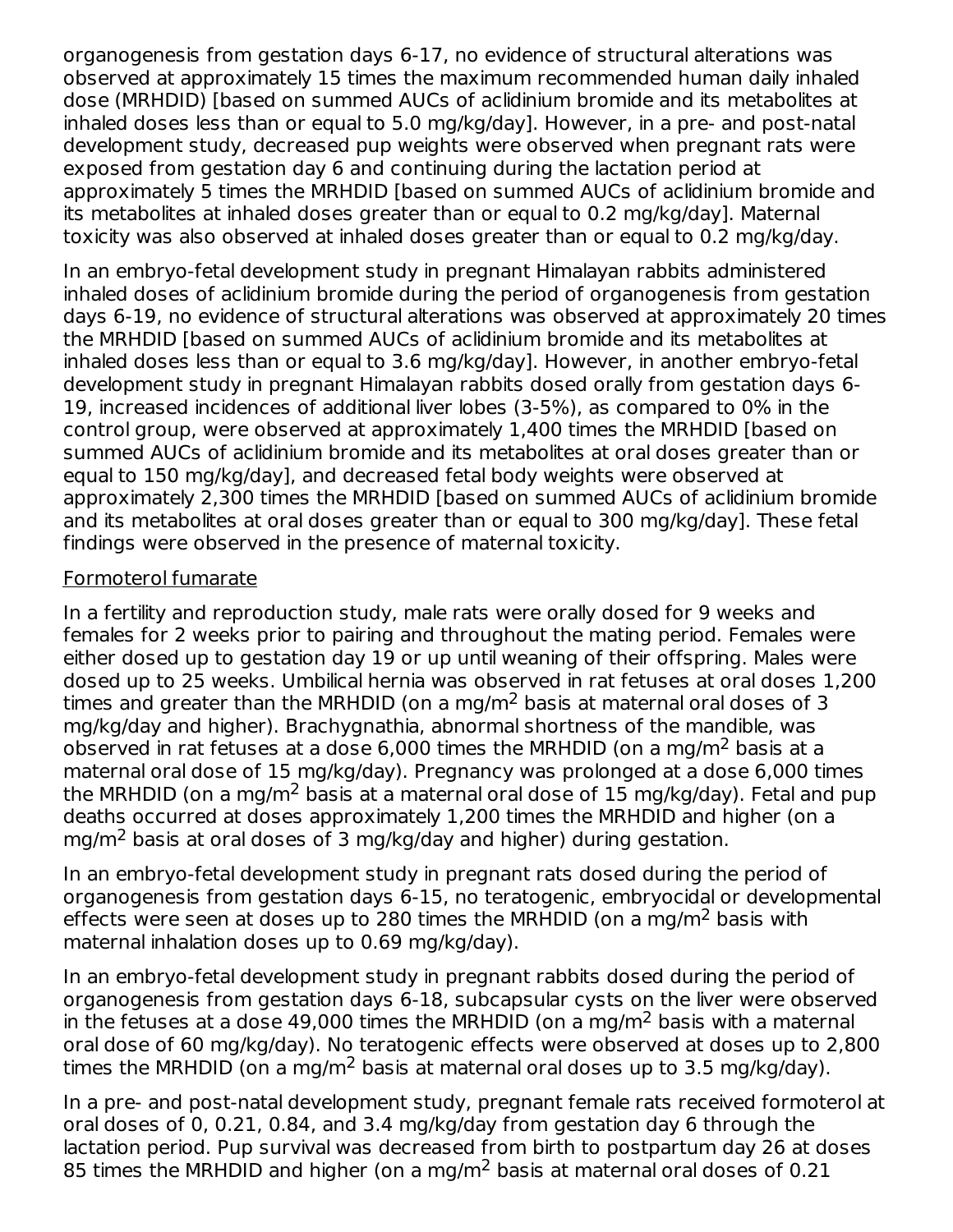mg/kg/day and higher), although there was no evidence of a dose-response relationship. There were no treatment-related effects on the physical, functional, and behavioral development of rat pups.

## **8.2 Lactation**

## **Risk Summary**

There are no available data on the effects of DUAKLIR PRESSAIR, aclidinium bromide, or formoterol fumarate on the breastfed child or on milk production or presence in human milk. Both aclidinium bromide and formoterol fumarate are present in rat milk [see Data]. When a drug is present in animal milk, it is likely that the drug will be present in human milk. The developmental and health benefits of breastfeeding should be considered along with the mother's clinical need for DUAKLIR PRESSAIR and any potential adverse effects on the breastfed child from DUAKLIR PRESSAIR or from the underlying maternal condition.

### Data

In a pharmacokinetic study, levels of radioactivity in milk and plasma in rats were measured after a single intravenous dose of 1 mg/kg of radiolabeled aclidinium bromide on approximately post-natal day 14 [see Use in Specific Populations (8.1)]. The maximum concentration of radioactivity  $[$ <sup>14</sup>C aclidinium] in milk was measured at 6 hours postdose and was found to be 10-14 times higher than in plasma.

In the fertility and reproduction study in rats, plasma levels of formoterol were measured in pups on post-natal day 15 [see Use in Specific Populations (8.1)]. It was estimated that the maximum plasma concentration that the pups received from the maternal animal, at the highest dose of 15 mg/kg, after nursing was 4.4% (0.24 nmol/L for a litter vs. 5.5 nmol/L for the mother).

## **8.4 Pediatric Use**

DUAKLIR PRESSAIR is not indicated for use in children. The safety and effectiveness of DUAKLIR PRESSAIR in the pediatric population have not been established.

## **8.5 Geriatric Use**

Based on available data for DUAKLIR PRESSAIR or its active components, no adjustment of dosage in geriatric patients is warranted [see Clinical Pharmacology (12.3)].

Of the 720 COPD patients exposed to DUAKLIR PRESSAIR for 24 weeks in two placebocontrolled clinical trials, 238 were less than 60 years, 301 were greater than or equal to 60 to less than 70 years, and 181 were greater than or equal to 70 years of age.

No overall differences in safety or effectiveness were observed between these subjects and younger subjects. Other reported clinical experience has not identified differences in responses between the elderly and younger patients, but greater sensitivity of some older individuals cannot be ruled out.

#### **8.6 Hepatic Impairment**

Formal pharmacokinetic studies using DUAKLIR PRESSAIR have not been conducted in patients with hepatic impairment. Based on available data for aclidinium and formoterol, no adjustment of dosage in hepatically impaired subjects is warranted.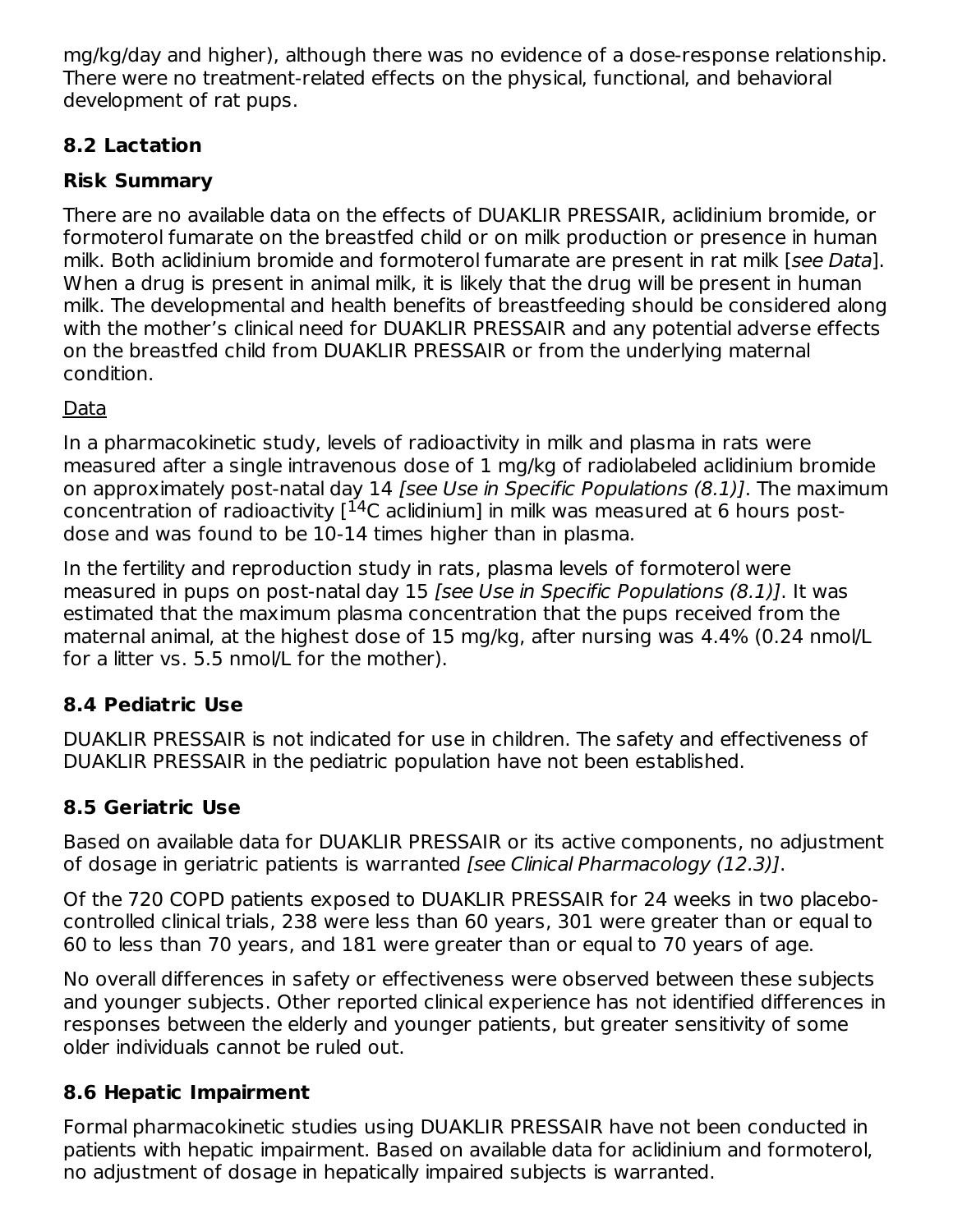#### **8.7 Renal Impairment**

Formal pharmacokinetic studies using DUAKLIR PRESSAIR have not been conducted in patients with renal impairment. Based on available data for aclidinium and formoterol, no adjustment of dosage in renally impaired subjects is warranted.

## **10 OVERDOSAGE**

DUAKLIR PRESSAIR contains both aclidinium and formoterol fumarate; therefore, the risks associated with overdosage for the individual components described below apply to DUAKLIR PRESSAIR. The most common symptoms are blurred vision, dry mouth, nausea, muscle spasms, tremor, headache, palpitations, and systolic hypertension.

Treatment of overdosage consists of discontinuation of DUAKLIR PRESSAIR together with institution of appropriate symptomatic and/or supportive therapy.

### **11 DESCRIPTION**

DUAKLIR PRESSAIR consists of a dry powder formulation of aclidinium bromide and formoterol fumarate for oral inhalation only.

Aclidinium bromide, is an anticholinergic with specificity for muscarinic receptors. Aclidinium bromide is a synthetic, quaternary ammonium compound, chemically described as 1-azoniabicyclo[2.2.2]octane, 3-[(hydroxydi-2-thienylacetyl)oxy]-1-(3 phenoxypropyl)-, bromide, (3R)-. The structural formula is:



Aclidinium bromide is a white powder with a molecular formula of  $\mathsf{C}_\mathsf{26}\mathsf{H}_{\mathsf{30}}$  NO $_\mathsf{4}\mathsf{S}_\mathsf{2}\mathsf{Br}$  and a molecular mass of 564.56. It is very slightly soluble in water and ethanol and sparingly soluble in methanol.

Formoterol fumarate, a racemate, is a selective beta<sub>2</sub>-adrenergic agonist. Its chemical name is  $(\pm)$ -2-hydroxy-5-[(1RS)-1-hydroxy-2-[[(1RS)-2-(4-methoxyphenyl)-1methylethyl]-amino]ethyl]formanilide fumarate dihydrate. The structural formula is: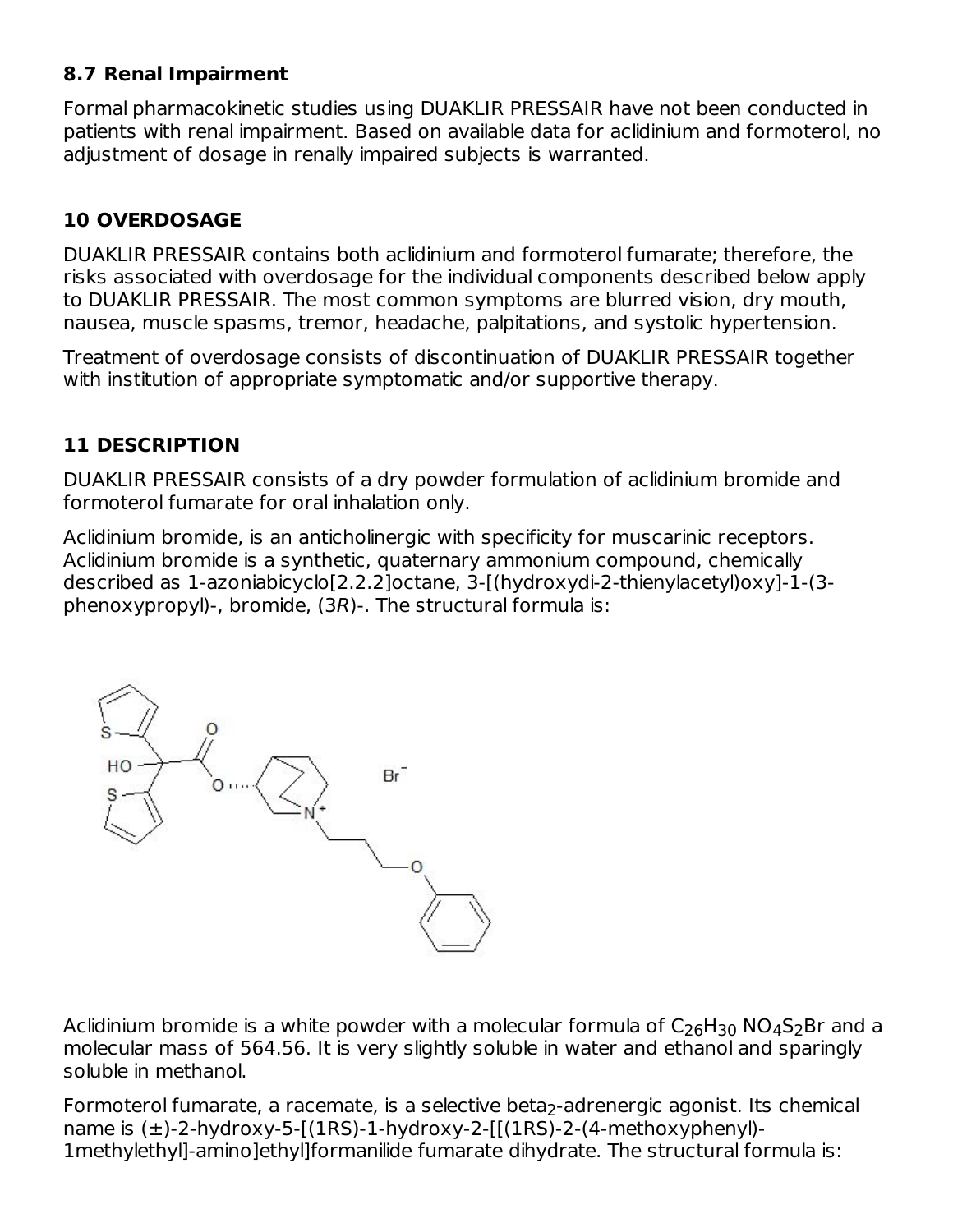

Formoterol fumarate (as a dihydrate) has a molecular weight of 840.91, and its molecular formula is  $(C_{19}H_{24}N_2O_4)_2$ • C<sub>4</sub>H<sub>4</sub>O<sub>4</sub>•2H<sub>2</sub>O. Formoterol fumarate is a white to yellowish crystalline powder, which is freely soluble in glacial acetic acid, soluble in methanol, sparingly soluble in ethanol and isopropanol, slightly soluble in water, and practically insoluble in acetone, ethyl acetate, and diethyl ether.

DUAKLIR PRESSAIR is a breath-actuated multi-dose dry powder inhaler. Each actuation of DUAKLIR PRESSAIR provides a metered dose of 12 mg of the formulation which contains lactose monohydrate (which may contain milk proteins) as the carrier, 400 mcg of aclidinium bromide (equivalent to 343 mcg of aclidinium), and 12.0 mcg of formoterol fumarate (as a dihydrate, equivalent to 11.5 mcg of formoterol fumarate anhydrous and 9.8 mcg of formoterol). This results in delivery of 396 mcg of aclidinium bromide (equivalent to 340 mcg of aclidinium) and 11.8 mcg of formoterol fumarate (as a dihydrate, equivalent to 11.3 mcg of formoterol fumarate anhydrous and 9.7 mcg of formoterol) from the mouthpiece, based on *in vitro* testing at an average flow rate of approximately 63 L/min with constant volume of 2 L. The amount of drug delivered to the lungs will vary depending on patient factors such as inspiratory flow rate and inspiratory time.

#### **12 CLINICAL PHARMACOLOGY**

#### **12.1 Mechanism of Action**

#### DUAKLIR PRESSAIR

DUAKLIR PRESSAIR contains two bronchodilators: aclidinium a long-acting muscarinic antagonist (also known as an anticholinergic) and formoterol a long-acting beta<sub>2</sub>adrenergic agonist. Further information regarding these two substances is provided below. The mechanism of action described below for the individual components apply to DUAKLIR PRESSAIR. These drugs represent two different classes of medications (a longacting antimuscarinic agent and a selective long-acting beta $_2$ -adrenergic receptor agonist) that have different effects on clinical and physiological indices of COPD.

#### Aclidinium bromide

Aclidinium bromide is a long-acting antimuscarinic agent, which is often referred to as an anticholinergic. It has similar affinity to the subtypes of muscarinic receptors M $_{\rm 1}$  to M $_{\rm 5}$ . In the airways, it exhibits pharmacological effects through inhibition of  $\mathsf{M}_3$  receptors at the smooth muscle leading to bronchodilation. The competitive and reversible nature of antagonism was shown with human and animal origin receptors and isolated organ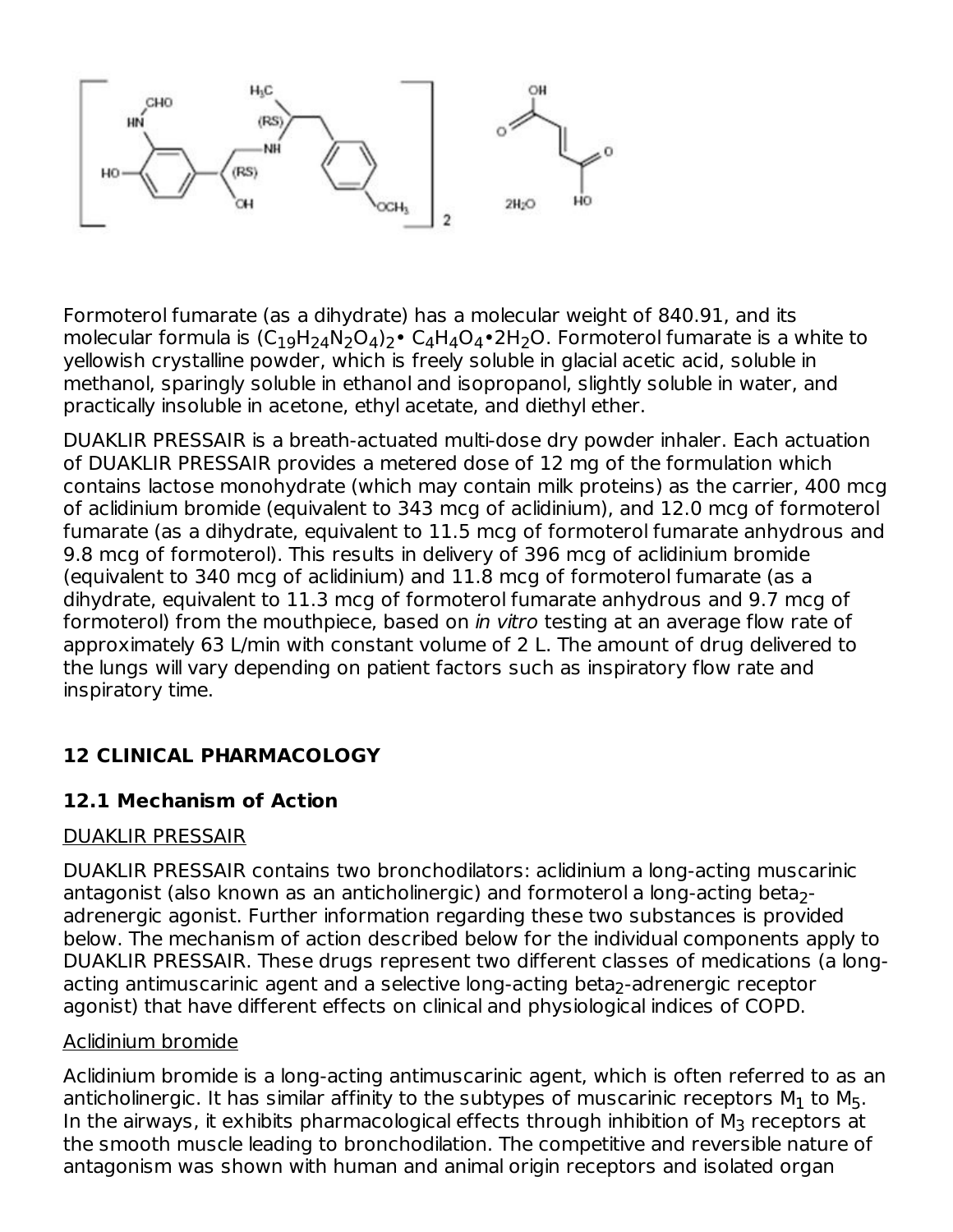preparations. In preclinical in vitro as well as in vivo studies, prevention of acetylcholineinduced bronchoconstriction effects was dose-dependent and lasted longer than 24 hours. The clinical relevance of these findings is unknown. The bronchodilation following inhalation of aclidinium bromide is predominantly a site-specific effect.

#### Formoterol fumarate

Formoterol fumarate is a long-acting selective beta<sub>2</sub>-adrenergic receptor agonist (LABA) (beta $_2$ -agonist). Inhaled formoterol fumarate acts locally in the lung as a bronchodilator. In-vitro studies have shown that formoterol has more than 200-fold greater agonist activity at beta<sub>2</sub>-receptors than at beta<sub>1</sub>-receptors. The *in-vitro* binding selectivity to beta<sub>2</sub>-over beta<sub>1</sub>-adrenoceptors is higher for formoterol than for albuterol (5 times), whereas salmeterol has a higher (3 times) beta-selectivity ratio than formoterol.

Although beta<sub>2</sub>-receptors are the predominant adrenergic receptors in bronchial smooth muscle and beta $_{\rm 1}$ -receptors are the predominant receptors in the heart, there are also beta $_2$ -receptors in the human heart comprising  $10\%$  to 50% of the total beta-adrenergic receptors. The precise function of these receptors has not been established, but they raise the possibility that even highly selective beta $_2$ -agonists may have cardiac effects.

The pharmacologic effects of beta $_2$ -adrenoceptor agonist drugs, including formoterol, are at least in part attributable to stimulation of intracellular adenyl cyclase, the enzyme that catalyzes the conversion of adenosine triphosphate (ATP) to cyclic-3', 5'-adenosine monophosphate (cyclic AMP). Increased cyclic AMP levels cause relaxation of bronchial smooth muscle and inhibition of release of mediators of immediate hypersensitivity from cells, especially from mast cells.

In vitro tests show that formoterol is an inhibitor of the release of mast cell mediators, such as histamine and leukotrienes, from the human lung. Formoterol also inhibits histamine-induced plasma albumin extravasation in anesthetized guinea pigs and inhibits allergen-induced eosinophil influx in dogs with airway hyper responsiveness. The relevance of these in vitro and animal findings to humans is unknown.

## **12.2 Pharmacodynamics**

#### Cardiovascular effects

## DUAKLIR PRESSAIR

The effect of DUAKLIR PRESSAIR on cardiac rhythm was assessed in a subset of subjects using 24-hour Holter monitoring in the 24-week placebo-controlled trials. The Holter monitoring population included 114 subjects on DUAKLIR PRESSAIR, 118 subjects on aclidinium bromide 400 mcg, 121 subjects on formoterol fumarate 12 mcg, and 81 subjects on placebo. No clinically meaningful effects on cardiac rhythm were observed.

## **12.3 Pharmacokinetics**

## Absorption

Following twice-daily oral inhalation administration of DUAKLIR PRESSAIR in COPD patients, mean maximum aclidinium and formoterol concentrations of 128 pg/mL and 17 pg/mL, respectively, occurred within 5 minutes after inhalation. Steady state was achieved within 5 days.

## Distribution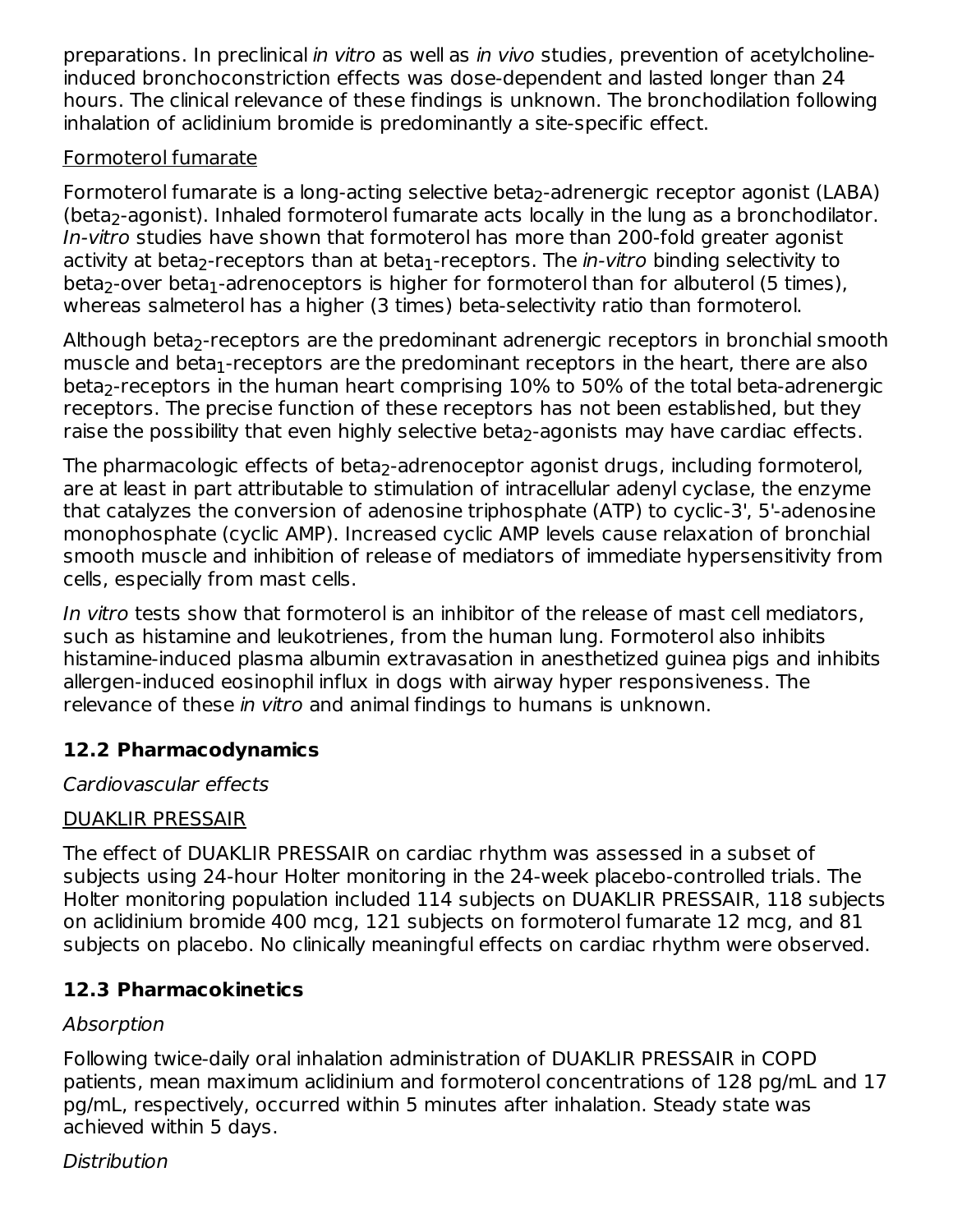**Aclidinium**: Aclidinium shows a volume of distribution of approximately 300 L following intravenous administration of 400 mcg in humans.

**Formoterol**: Over the concentration range of 10-500 nmol/L, plasma protein binding for the RR and SS enantiomers of formoterol was 46% and 58%, respectively. The concentrations of formoterol used to assess the plasma protein binding were higher than those achieved in plasma following inhalation of a single 54 mcg dose.

#### Elimination

#### **Metabolism**

**Aclidinium**: Clinical pharmacokinetics studies, including a mass balance study, indicate that the major route of metabolism of aclidinium is hydrolysis, which occurs both chemically and enzymatically by esterases.

Aclidinium is rapidly and extensively hydrolyzed in plasma to its alcohol and dithienylglycolic acid derivatives, neither of which binds to muscarinic receptors and are devoid of pharmacologic activity.

Therefore, due to the low plasma levels achieved at the clinically relevant doses, aclidinium and its metabolites are not expected to alter the disposition of drugs metabolized by the human CYP450 enzymes.

### **Formoterol**:

Metabolism of formoterol is primarily by direct glucuronidation and by O-demethylation followed by conjugation to inactive metabolites. Secondary metabolic pathways include deformylation and sulfate conjugation. CYP2D6 and CYP2C have been identified as being primarily responsible for O-demethylation.

#### Excretion

**Aclidinium**: Total clearance was approximately 170 L/h after an intravenous dose of aclidinium bromide in young healthy volunteers with an inter-individual variability of 36%. Intravenously administered radiolabeled aclidinium bromide was administered to healthy volunteers and was extensively metabolized with 1% excreted as unchanged aclidinium. Approximately 54% to 65% of the radioactivity was excreted in urine and 20% to 33% of the dose was excreted in feces. The combined results indicated that almost the entire aclidinium bromide dose was eliminated by hydrolysis. After dry powder inhalation, urinary excretion of aclidinium is about 0.09% of the dose and the estimated effective half-life approximately 12 hours.

**Formoterol**: The excretion of formoterol was studied in four healthy subjects following simultaneous administration of radiolabeled formoterol via the oral and IV routes. In that study, 62% of the radiolabeled formoterol was excreted in the urine while 24% was eliminated in the feces.

#### Specific Populations

#### Geriatric Patients

The pharmacokinetic profile of aclidinium bromide and its main metabolites was assessed in 12 elderly COPD patients (aged 70 years or older) compared to a younger cohort of 12 COPD patients (40-59 years) that were administered 400 mcg aclidinium bromide once daily for 3 days via inhalation. No clinically significant differences in systemic exposure (AUC and  $C_{\text{max}}$ ) were observed when the two groups were compared. No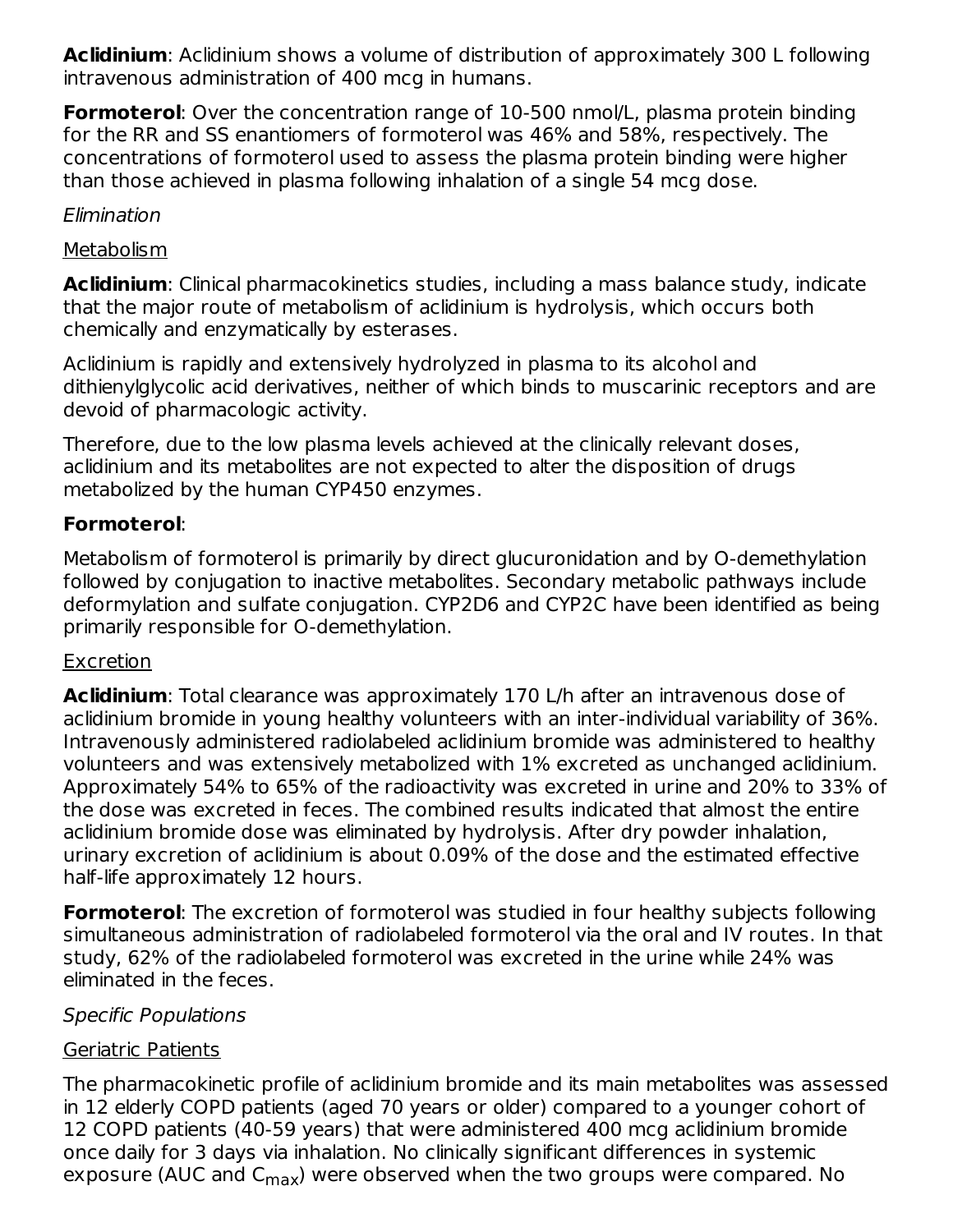dosage adjustment is necessary in elderly patients [see Use in Specific Populations (8.5)].

The pharmacokinetics of formoterol have not specifically been studied in geriatric patients.

#### Patients with Renal Impairment

The impact of renal disease upon the pharmacokinetics of aclidinium bromide was studied in 18 subjects with mild, moderate, or severe renal impairment. Systemic exposure (AUC and C<sub>max</sub>) to aclidinium and its main metabolites following single doses of 400 mcg aclidinium bromide was similar in renally impaired patients compared with 6 matched healthy control subjects. No dose adjustment is necessary in renally impaired patients [see Use in Specific Populations (8.6)]. Renal excretion of unchanged formoterol is low.

#### Patients with Hepatic Impairment

The effects of hepatic impairment on the pharmacokinetics of aclidinium bromide were not studied. However, hepatic insufficiency is not expected to have relevant influence on aclidinium bromide pharmacokinetics, since it is predominantly metabolized by chemical and enzymatic hydrolysis to products that do not bind to muscarinic receptors [see Use] in Specific Populations (8.7)]. Specific data with formoterol is not available, but because formoterol is primarily eliminated via hepatic metabolism, an increased exposure can be expected in patients with severe liver impairment.

#### Drug Interactions Studies

**Aclidinium**: Formal drug interaction studies were not performed. In vitro studies using human liver microsomes indicated that aclidinium and its major metabolites do not inhibit CYP450, 1A2, 2A6, 2B6, 2C8, 2C9, 2C19, 2D6, 2E1, 3A4/5, or 4A9/11 at concentrations up to 1,000-fold higher than the maximum plasma concentration that would be expected to be achieved at the therapeutic dose. Therefore, it is unlikely that aclidinium causes CYP450 related drug interactions [see Drug Interactions (7)].

**Formoterol:** Specific drug-drug interaction studies with formoterol have not been performed.

## **13 NONCLINICAL TOXICOLOGY**

#### **13.1 Carcinogenesis, Mutagenesis, Impairment of Fertility**

Studies in animals with the combination of aclidinium bromide and formoterol fumarate, to evaluate the potential for carcinogenesis, mutagenesis, or impairment of fertility, have not been performed. The data described below is from studies conducted on the individual components.

#### **Aclidinium Bromide**

Two-year inhalation studies were conducted in mice and rats to assess the carcinogenic potential of aclidinium bromide. No evidence of tumorigenicity was observed in rats and mice at aclidinium doses up to 0.20 and 2.4 mg/kg/day, respectively [approximately 10 and 80 times the Maximum Recommended Human Daily Inhalation Dose (MRHDID), respectively, based on summed AUCs of aclidinium bromide and its metabolites].

Aclidinium bromide was positive in the *in vitro* bacterial gene mutation assay and the *in*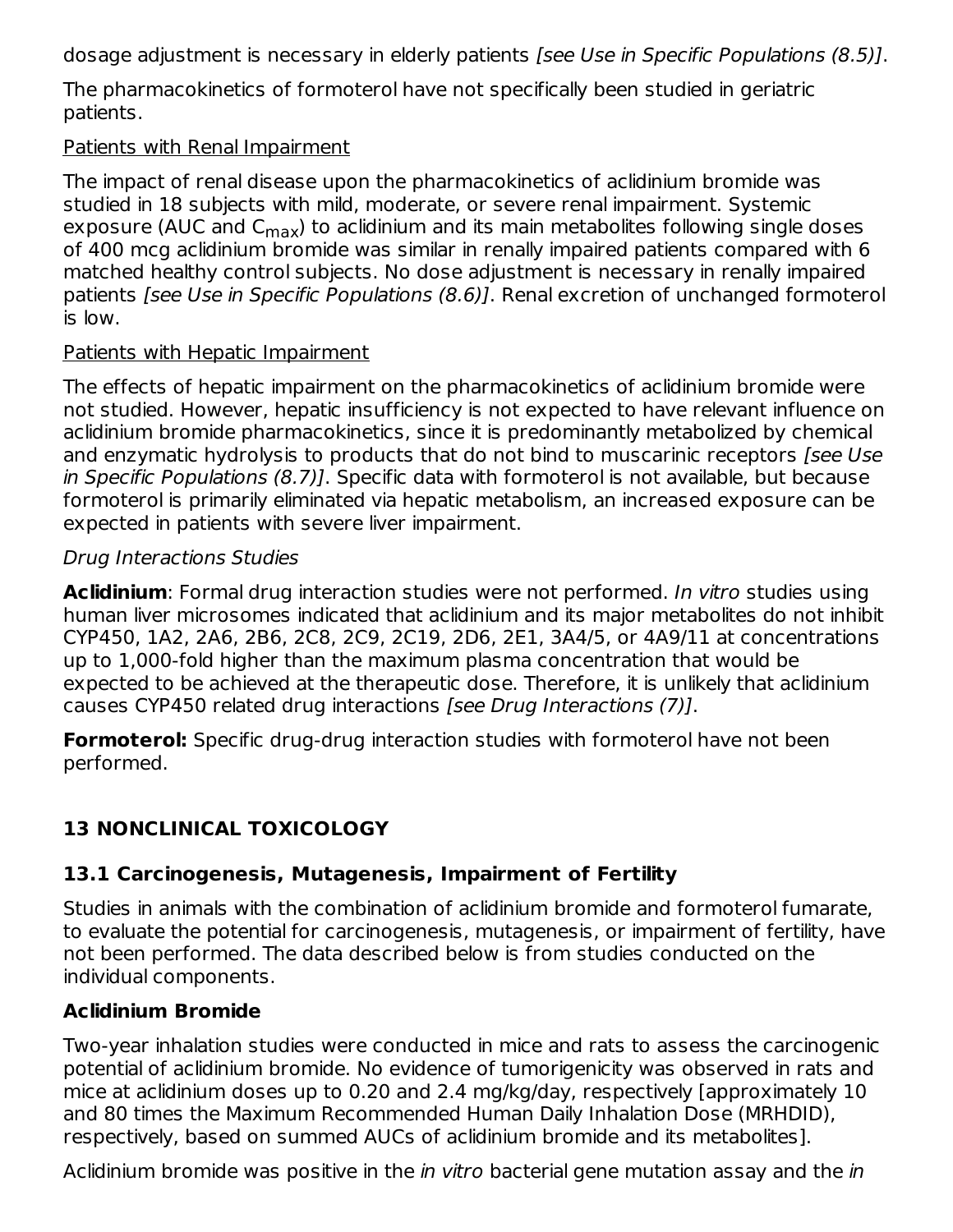vitro thymidine locus mouse lymphoma assay. However, aclidinium bromide was negative in the *in vivo* mouse micronucleus assay and the *in vivo/in vitro* unscheduled DNA synthesis assay with rat liver.

Aclidinium bromide impaired several fertility and reproductive performance indices (increased number of days to mate, decreased conception rate, decreased number of corpora lutea, increased pre-implantation loss with consequent decreased number of implantations and live embryos) in both male and female rats administered inhaled doses greater than or equal to 0.8 mg/kg/day [approximately 15 times the MRHDID based on summed AUCs of aclidinium bromide and its metabolites]. These adverse fertility effects were observed in the presence of paternal toxicity as evidenced by mortality and decreased body weight gain. However, there were no effects on mating index and sperm number and morphology. In the separate fertility assessments (treated males mated with untreated females; treated females mated with untreated males), no effect was observed in male and female rats at inhaled doses of 1.9 and 0.8 mg/kg/day, respectively [approximately 30 and 15 times the MRHDID, respectively, based on summed AUCs of aclidinium bromide and its metabolites].

#### **Formoterol Fumarate**

Long-term studies were conducted in mice using oral administration and rats using inhalation administration to evaluate the carcinogenic potential of formoterol fumarate. In a 24-month carcinogenicity study in CD-1 mice, formoterol fumarate at oral doses of 0.1 mg/kg and above [approximately 20 times the maximum recommended human daily inhalation dose (MRHDID) on a mg/m $^2$  basis] caused a dose-related increase in the incidence of uterine leiomyomas.

In a 24-month carcinogenicity study in Sprague-Dawley rats, an increased incidence of mesovarian leiomyoma and uterine leiomyosarcoma were observed at the inhaled dose of 0.13 mg/kg (approximately 55 times the MRHDID on a mg/m<sup>2</sup> basis). No tumors were seen at 0.022 mg/kg (approximately 9 times the MRHDID on a mg/m<sup>2</sup> basis). Other beta-agonist drugs have similarly demonstrated increases in leiomyomas of the genital tract in female rodents. The relevance of these findings to human use is unknown.

Formoterol fumarate was not mutagenic or clastogenic in Ames Salmonella/microsome plate test, mouse lymphoma test, chromosome aberration test in human lymphocytes, and rat micronucleus test.

A reduction in fertility and/or reproductive performance was identified in male rats treated with formoterol at an oral dose of 15 mg/kg (approximately 6,000 times the MRHDID on a mg/m<sup>2</sup> basis). In a separate study with male rats treated with an oral dose of 15 mg/kg (approximately 6,000 times the MRHDID on a mg/m<sup>2</sup> basis), there were findings of testicular tubular atrophy and spermatic debris in the testes and oligospermia in the epididymides. No such effect was seen at 3 mg/kg (approximately 1,200 times the MRHDID on a mg/m<sup>2</sup> basis). No effect on fertility was detected in female rats at doses up to 15 mg/kg (approximately 6,000 times the MRHDID on a mg/m<sup>2</sup> basis).

## **14 CLINICAL STUDIES**

The safety and efficacy of DUAKLIR PRESSAIR was evaluated in a clinical development program that included three dose ranging trials, one active and two placebo-controlled lung function trials of 24 weeks duration; and one 28-week long-term safety extension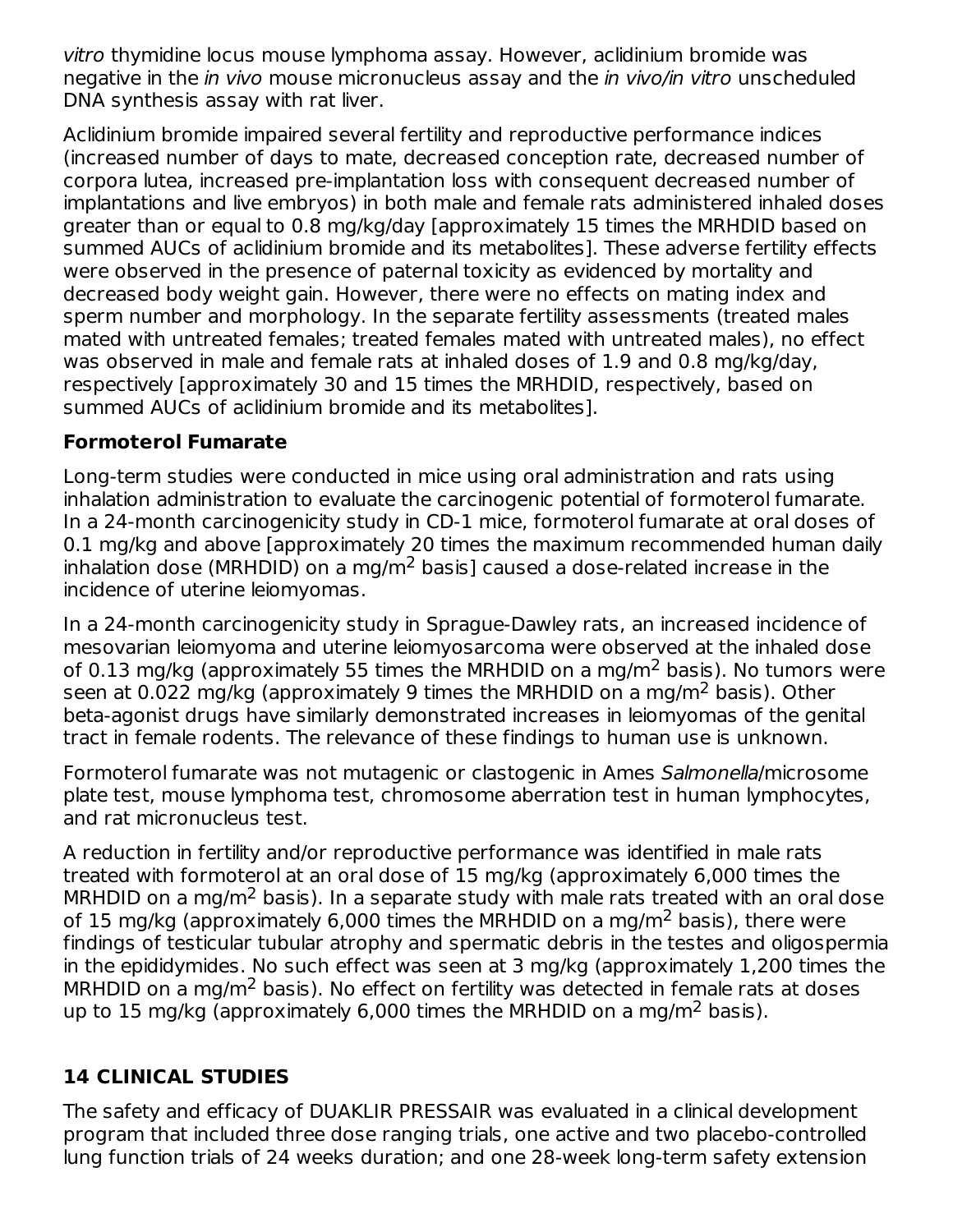study. The efficacy of DUAKLIR was primarily based on one dose ranging trial in 128 subjects with COPD and the three 6-month duration confirmatory trials in 5015 subjects with COPD, including chronic bronchitis and emphysema.

## **14.1 Dose-Ranging Trials**

Dose selection for DUAKLIR PRESSAIR for COPD was primarily based on data for the individual components, aclidinium bromide and formoterol fumarate, in COPD patients.

## Aclidinium

Dose selection for aclidinium was supported by a 7-day, randomized, double-blind, active and placebo-controlled, crossover trial evaluating 3 doses of aclidinium bromide (400, 200, and 100 mcg) administered twice daily and an active control in 79 subjects with COPD. A dose ordering was observed, with the aclidinium bromide 400 mcg demonstrating larger improvements in FEV $_{\rm 1}$  over 24 hours compared with aclidinium bromide 200 mcg and 100 mcg.

The change from baseline in FEV $_{\rm 1}$  AUC $_{\rm 0\text{-}12}$  from placebo after 7 days for the 100, 200, and 400 mcg doses were 154 mL (95% CI: 116, 192), 176 mL (95% CI: 137, 215), and 208 mL (95% CI: 170, 247), respectively. The results supported the selection of 400 mcg of aclidinium bromide twice daily in the confirmatory COPD trials.

### Formoterol

Dose selection for formoterol was supported by a randomized, double-blind, placebo and active comparator (open-label) controlled, 5-period incomplete unbalanced crossover trial evaluating 3 doses of formoterol fumarate (24, 12, and 6 mcg) administered twice daily and an open-label active comparator in 132 subjects with COPD.

The change from baseline in FEV $_{\rm 1}$  AUC $_{\rm 0\text{-}12}$  from placebo after 7 days for the 6, 12, and 24 mcg doses were 108 mL (95% CI: 55, 161), 117 mL (95% CI: 64, 171), and 162 mL (95% CI: 107, 216), respectively. The results supported the evaluation of 12 mcg of formoterol twice daily in the confirmatory COPD trials.

## **14.2 Confirmatory Trials**

The clinical development program for DUAKLIR PRESSAIR included two placebocontrolled [Trial 1 (NCT 01462942) and Trial 2 (NCT 01437397)] and one activecontrolled [Trial 3 (NCT 02796677)] randomized, double-blind, parallel-group 24-week trials in subjects with moderate to very severe COPD, including chronic bronchitis and emphysema, designed to evaluate the efficacy of DUAKLIR PRESSAIR on lung function. The 24-week trials included 4,977 subjects >40 years of age that had a clinical diagnosis of COPD, with a smoking history greater than or equal to 10 pack-years, a postalbuterol FEV $_{\rm 1}$  less than 80% of predicted normal values, and a ratio of FEV $_{\rm 1}$ /FVC of less than 0.7. The majority of these patients were male (61%) and Caucasian (94%) with a mean age of 64 years and an average smoking history of 46 pack-years (50% current smokers). During screening, mean post-bronchodilator percent predicted FEV $_{\rm 1}$  was 53% (range: 10% to 86%) and mean percent reversibility was 15% (range: -33% to 121%).

Trials 1, 2, and 3 evaluated DUAKLIR PRESSAIR (aclidinium/formoterol fumarate) 400 mcg/12 mcg, aclidinium 400 mcg, and formoterol fumarate 12 mcg. Trials 1 and 2 included a placebo arm, and Trial 3 included an active, blinded, control arm.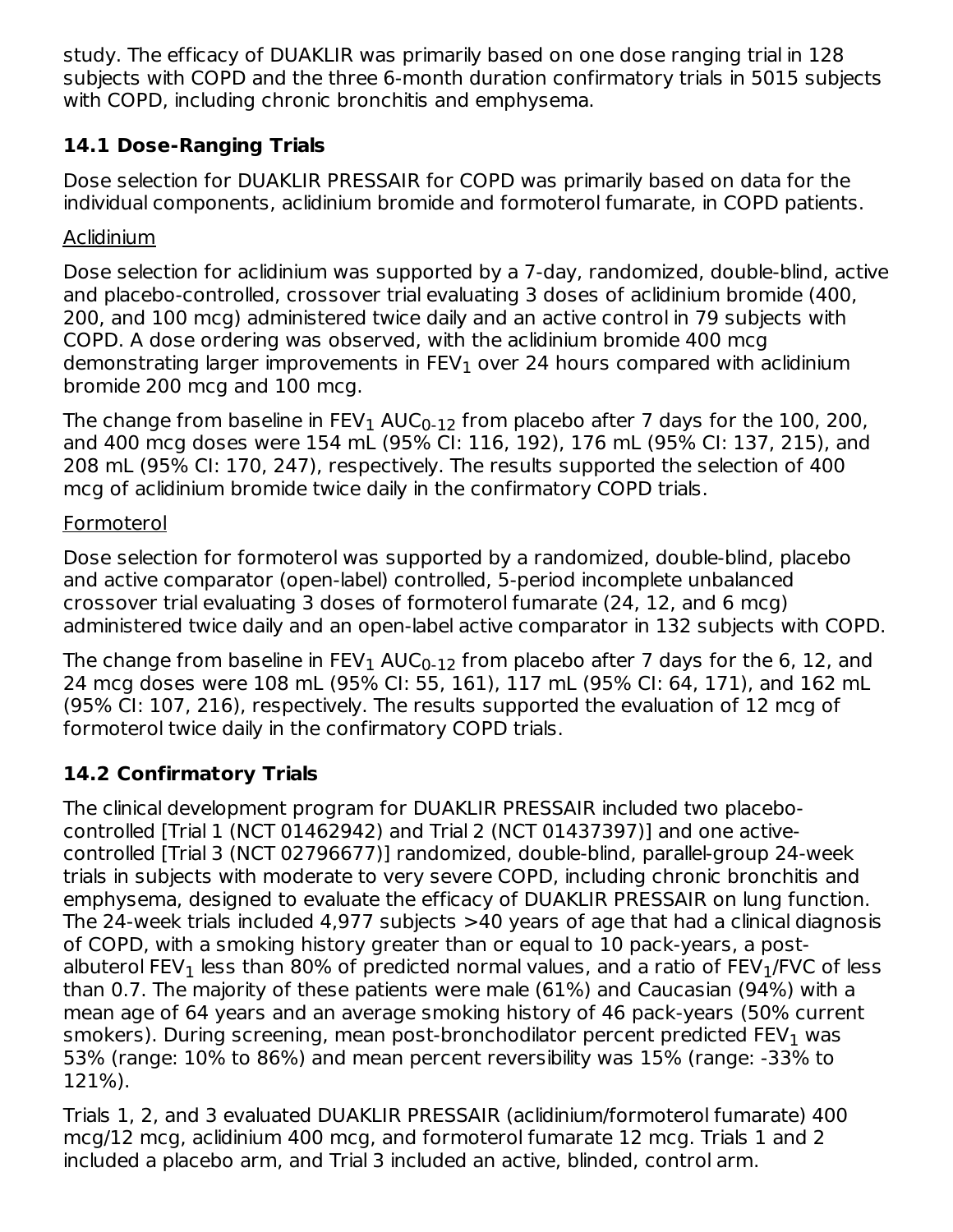The co-primary endpoints were change from baseline in trough  $\mathsf{FEV}_1$  and change from baseline in one-hour post-dose FEV $_{\rm 1}$  at Week 24 compared with formoterol fumarate  $12$ mcg and aclidinium 400 mcg, respectively.

In the three trials, DUAKLIR PRESSAIR demonstrated a statistically significant increase in mean change from baseline in trough  $\mathsf{FEV}_1$  and change from baseline in one-hour postdose FEV $_{\rm 1}$  at Week 24 relative to formoterol fumarate 12 mcg and aclidinium 400 mcg, respectively (Table 2).

| Table 2: Least Squares (LS) Mean Change from Baseline in 1-hour Morning |  |                                                  |  |
|-------------------------------------------------------------------------|--|--------------------------------------------------|--|
|                                                                         |  | Post dose $FEV_1$ and Trough $FEV_1$ at 24 weeks |  |

| 1-hour Post-dose $FEV1$ (L)                                      |                                                                                            |                                       | Trough $FEV_1$ (L)                       |                                                      |  |  |
|------------------------------------------------------------------|--------------------------------------------------------------------------------------------|---------------------------------------|------------------------------------------|------------------------------------------------------|--|--|
|                                                                  |                                                                                            | <b>Difference from</b>                | <b>Difference from</b>                   |                                                      |  |  |
| <b>Treatment</b>                                                 | $Placebo*$<br><b>Aclidinium</b><br>Bromide <sup>*</sup><br>(95% CI)<br>400 mcg<br>(95% CI) |                                       | Placebo <sup>*</sup><br>(95% CI)         | <b>Formoterol</b><br>Fumarate*<br>12 mcg<br>(95% CI) |  |  |
| Trial 1                                                          |                                                                                            |                                       |                                          |                                                      |  |  |
| <b>DUAKLIR</b><br><b>PRESSAIR</b><br>400 mcg/12 mcg<br>$n = 385$ | $n = 194$<br>0.299L<br>(0.255,<br>0.343)                                                   | $n = 383$<br>0.125L<br>(0.090, 0.160) | $n = 194$<br>0.143L<br>(0.101,<br>0.185) | $n = 383$<br>0.085L<br>(0.051, 0.119)                |  |  |
| <b>Trial 2</b>                                                   |                                                                                            |                                       |                                          |                                                      |  |  |
| <b>DUAKLIR</b><br><b>PRESSAIR</b><br>400 mcg/12 mcg<br>$n = 335$ | $n = 331$<br>0.284L<br>(0.247,<br>0.320)                                                   | $n = 337$<br>0.108L<br>(0.073, 0144)  | $n = 331$<br>0.130L<br>(0.095,<br>0.165) | $n = 332$<br>0.045L<br>(0.011, 0.079)                |  |  |
| <b>Trial 3</b>                                                   |                                                                                            |                                       |                                          |                                                      |  |  |
| <b>DUAKLIR</b><br><b>PRESSAIR</b><br>400 mcg/12 mcg<br>$n = 314$ | Microsoft and the distance of the distant is a microsoft and                               | $n = 475$<br>0.084L<br>(0.051, 0.117) |                                          | $n = 319$<br>0.055L<br>(0.023, 0.088)                |  |  |

 $n =$  Number in the intent to treat population

\* The placebo, aclidinium and formoterol fumarate comparators used the same inhaler and excipients as DUAKLIR PRESSAIR.

With the limited data available there were consistent improvements in trough FEV $_{\rm 1}$  and one-hour post-dose FEV $_{\rm 1}$  with respect to age, sex, degree of airflow limitation, reversibility, GOLD stage, smoking status, or inhaled corticosteroid use.

In Trial 3, serial spirometric evaluations were performed throughout the 24-hour dosing interval in a subset of subjects (n=563) at Day 1 and Week 24. Results from Trial 3 are shown in Figures 1 and 2.

**Figure 1: FEV profile for DUAKLIR PRESSAIR (AB/FF 400/12 mcg), aclidinium 1bromide 400 mcg, formoterol fumarate 12 mcg, over a 24-hour dosing interval at Day 1 (active control not shown)**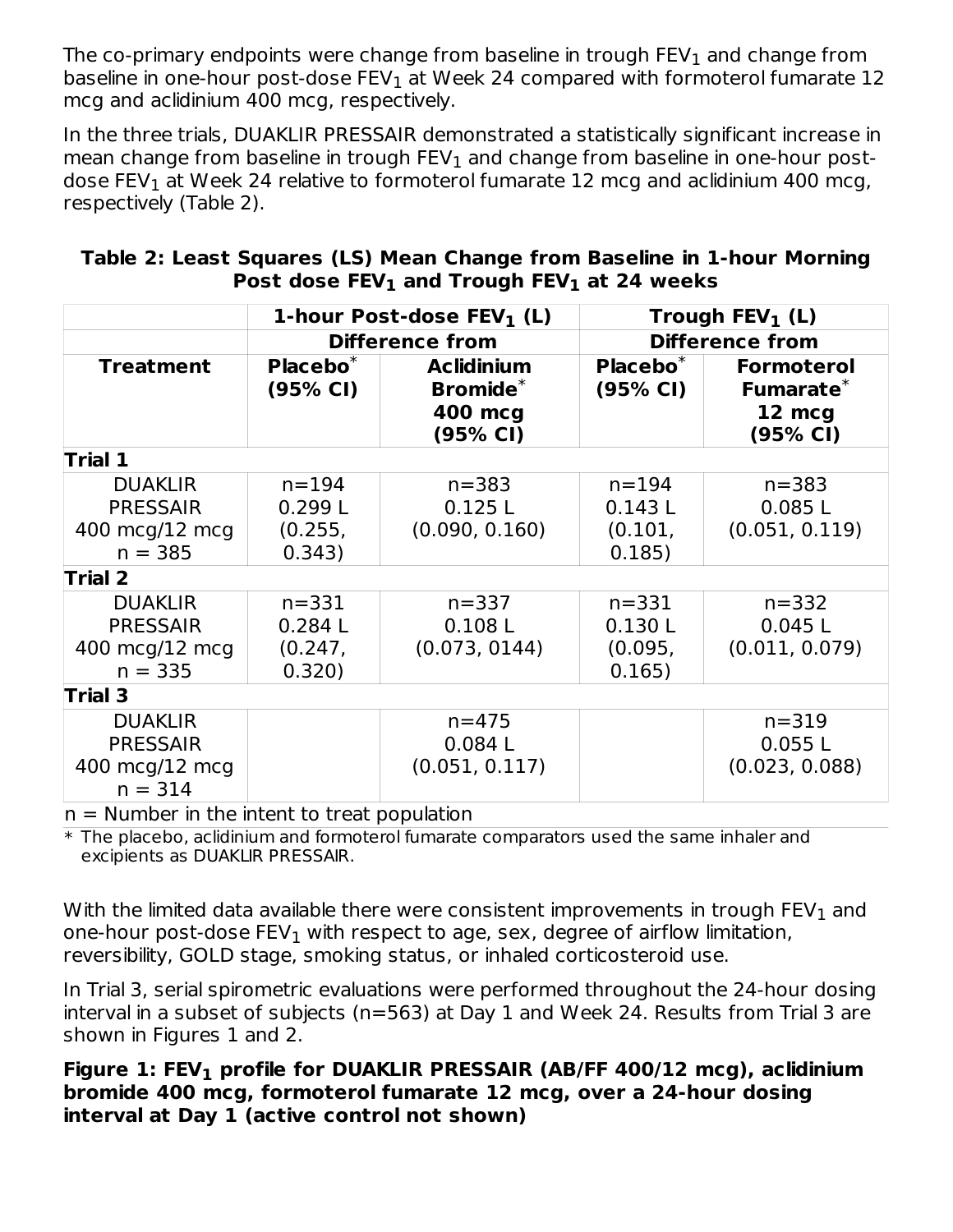

**Figure 2: FEV profile for DUAKLIR PRESSAIR (AB/FF 400/12 mcg), aclidinium 1bromide 400 mcg, formoterol fumarate 12 mcg, over a 24-hour dosing interval at Week 24 (active control not shown)**

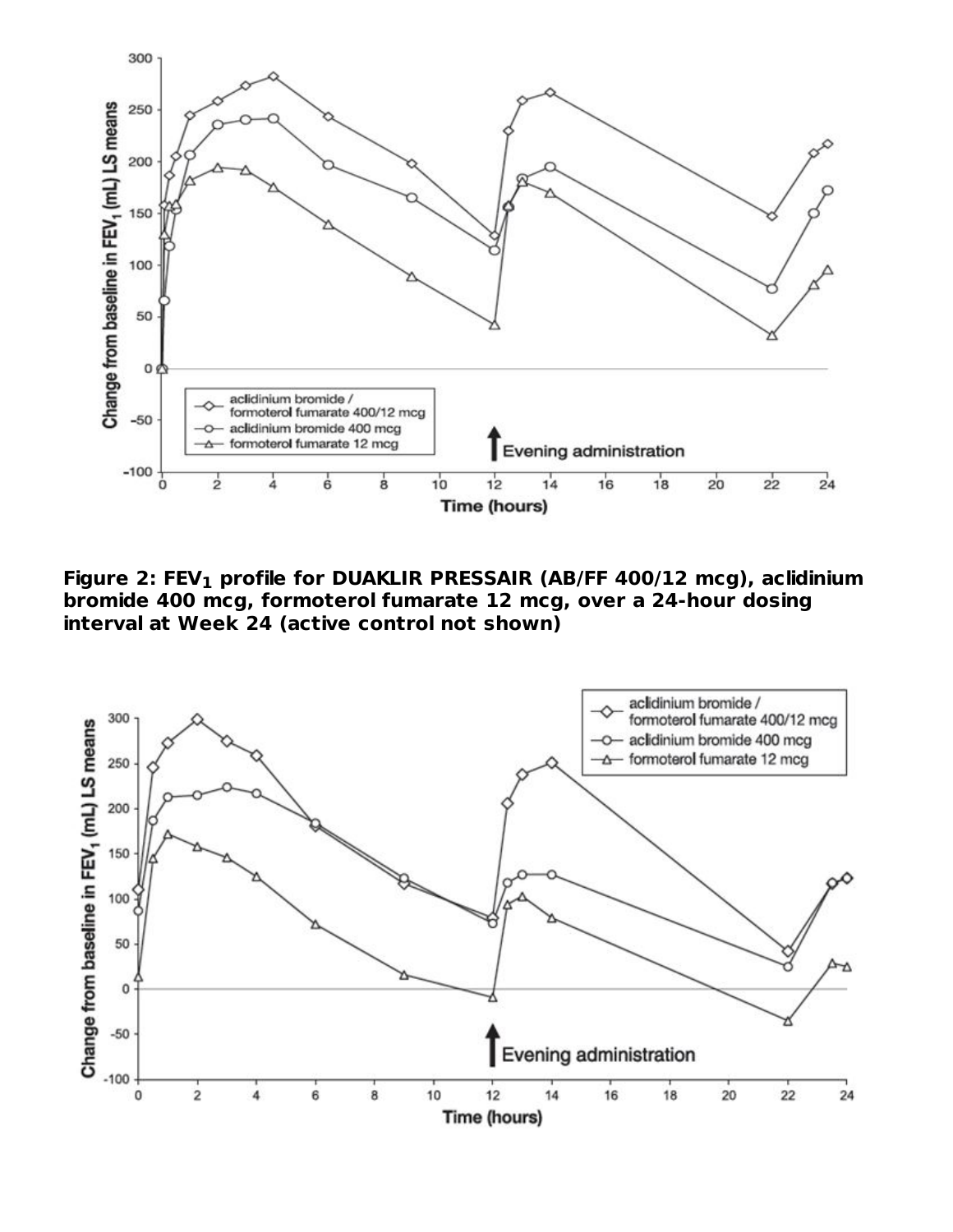In Trials 1 and 2, DUAKLIR PRESSAIR displayed an increase in FEV $_{\rm 1}$  compared to placebo of 0.108 L (95% CI; 0.089, 0.127) and 0.128 L (95% CI; 0.111, 0.145) within 5 minutes after the first dose, respectively.

In Trials 1 and 2, patients treated with DUAKLIR PRESSAIR used less rescue medication compared to patients treated with placebo.

The St. George's Respiratory Questionnaire (SGRQ) was assessed in Trials 1, 2, and 3. In Trial 1, the SGRQ responder rate (defined as an improvement in score of 4 or more as threshold) was 55.3%, 53.5%, 52.1%, and 53.2% for DUAKLIR PRESSAIR, aclidinium, formoterol fumarate, and placebo, respectively, with odds ratios of 1.12 (95% CI: 0.76, 1.67) for DUAKLIR PRESSAIR vs. aclidinium, 1.16 (95% CI: 0.78, 1.73) for DUAKLIR PRESSAIR vs. formoterol fumarate, and 1.12 (95% CI: 0.68, 1.84) for DUAKLIR PRESSAIR vs. placebo. In Trial 2, the SGRQ responder rate was 58.2%, 54.5 %, 52.4 %, and 38.7 % for DUAKLIR PRESSAIR, aclidinium, formoterol fumarate, and placebo, respectively, with odds ratios of 1.03 (95% CI: 0.66, 1.62), 1.21 (95% CI: 0.77, 1.90), and 2.26 (95% CI: 1.41, 3.61), for DUAKLIR PRESSAIR vs. aclidinium, DUAKLIR PRESSAIR vs. formoterol fumarate, and DUAKLIR PRESSAIR vs. placebo, respectively. In Trial 3, the odds ratios were 0.96 (95% CI: 0.61, 1.51) and 0.97 (95% CI: 0.59, 1.58), for DUAKLIR PRESSAIR vs. aclidinium, DUAKLIR PRESSAIR vs. formoterol fumarate, respectively.

#### **Exacerbations**

A randomized, double-blind, placebo-controlled study of up to 36 months evaluated the efficacy of aclidinium bromide 400 mcg on COPD exacerbations in patients with moderate to very severe COPD with and without a history of exacerbations. The trial enrolled 3630 COPD patients, aged between 40 and 91 years, 58.7% were male and 90.6% were Caucasian, with a mean post-bronchodilator FEV $_{\rm 1}$  of 47.7% of predicted value. The majority of patients had moderate (45.1%) or severe (40.2%) airflow obstruction.

The primary efficacy endpoint was the rate of moderate to severe exacerbations during the first year of treatment, defined as worsening of COPD symptoms (dyspnea, cough, sputum) for at least 2 consecutive days that required treatment with antibiotics and/or systemic corticosteroids or resulted in hospitalization or lead to death. Aclidinium bromide demonstrated a statistically significant reduction in the rate of on-study moderate to severe COPD exacerbations by 17% compared to placebo (rate ratio [RR] 0.83; 95% CI 0.73 to 0.94; p=0.003).

#### **16 HOW SUPPLIED/STORAGE AND HANDLING**

DUAKLIR PRESSAIR 400 mcg/12 mcg (aclidinium bromide and formoterol fumarate inhalation powder) is supplied in a sealed bag with a desiccant sachet and is available in 60 metered doses (NDC 72124-001-01) and 30 metered doses (NDC 72124-001-02).

The active ingredients are administered using a multi-dose dry powder inhaler, PRESSAIR $^\circledR$ , which delivers 60 doses or 30 doses of aclidinium bromide and formoterol fumarate powder for oral inhalation. The PRESSAIR inhaler is a white and orange colored device and is comprised of an assembled plastic dosing mechanism with a dose indicator, a drug-product storage unit containing the drug-product formulation, and a mouthpiece covered by an orange protective cap.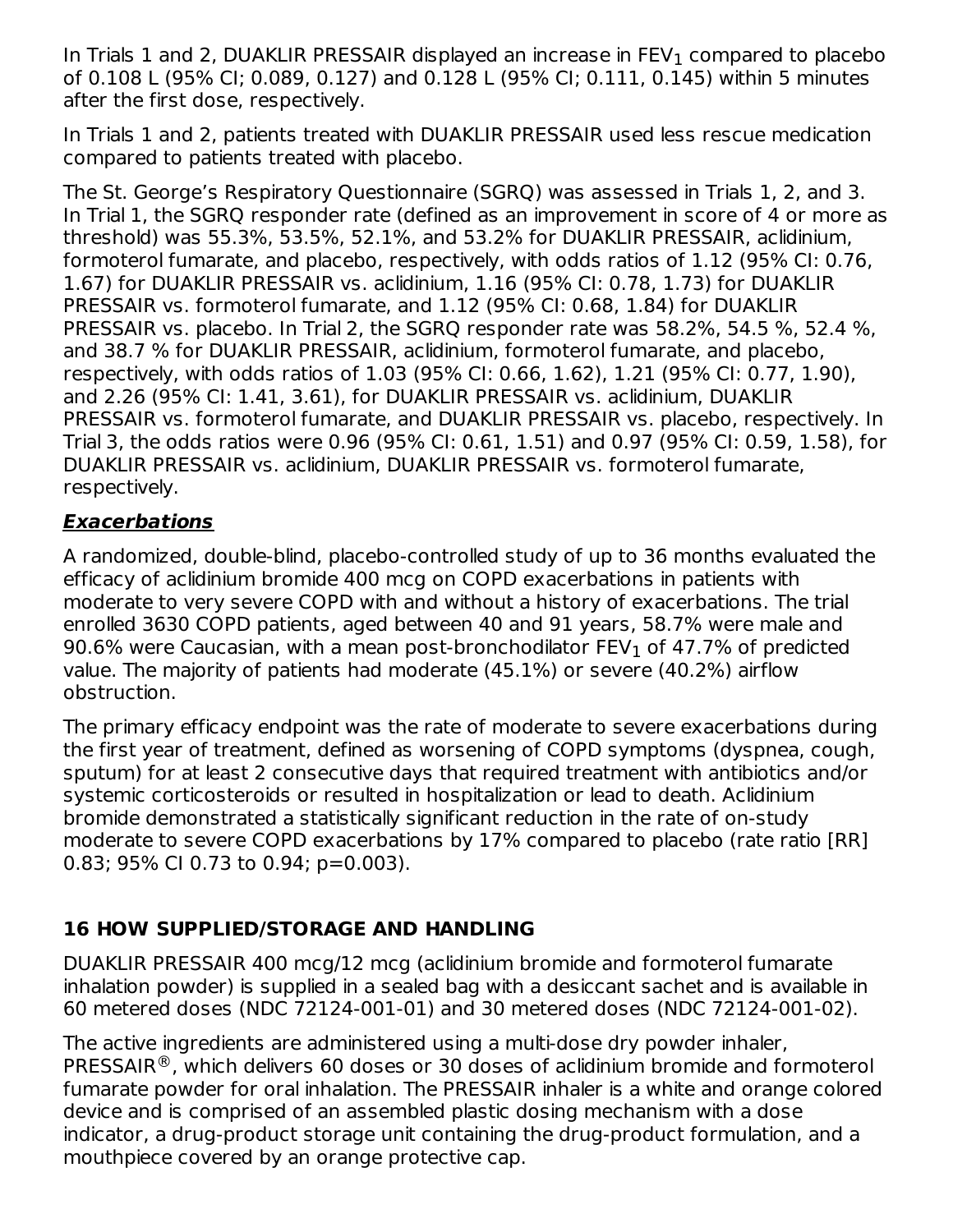Store DUAKLIR PRESSAIR in a dry place at 20°C-25°C (68°F-77°F); excursions permitted to 15-30°C (59-86°F) [see USP Controlled Room Temperature]. Do not store the inhaler on a vibrating surface.

The PRESSAIR inhaler should be stored inside the sealed bag and only be opened immediately before use. Throw away the bag and the desiccant sachet.

Throw away (dispose of) the PRESSAIR inhaler after the marking "0" with a red background shows in the middle of the dose indicator, when the device is empty and locks out, or 2 months after the date you opened the sealed bag that the inhaler comes in, whichever comes first.

Keep out of reach of children.

## **17 PATIENT COUNSELING INFORMATION**

See FDA-approved Patient Labeling (Patient Information and Instructions for Use)

## • **Serious Asthma-Related Events**

Inform patients that LABAs, such as formoterol fumarate, one of the active ingredients in DUAKLIR PRESSAIR, when used alone (without an inhaled corticosteroid), increase the risk of serious asthma-related events, including asthma-related death. DUAKLIR PRESSAIR is not indicated for the treatment of asthma.

#### • **Not for Acute Symptoms**

DUAKLIR PRESSAIR is not meant to relieve acute symptoms of COPD and extra doses should not be used for that purpose.

Instruct patients to seek medical attention immediately if they experience a worsening of symptoms or a need for more inhalations of their rescue inhaler than usual.

Instruct patients not to stop therapy with DUAKLIR PRESSAIR without physician/provider guidance since symptoms may recur after discontinuation.

## • **Do Not Use Additional Long-Acting Beta2-Agonists**

Instruct patients to not use other medicines containing a LABA. Patients should not use more than the recommended dose of DUAKLIR PRESSAIR.

Instruct patients who have been taking inhaled, short-acting beta-agonists on a regular basis to discontinue the regular use of these products and use them only for the symptomatic relief of acute symptoms.

## • **Paradoxical Bronchospasm**

Inform patients that DUAKLIR PRESSAIR can cause paradoxical bronchospasm. Advise patients that if paradoxical bronchospasm occurs, patients should discontinue DUAKLIR PRESSAIR.

## • **Visual Effects**

Eye pain or discomfort, blurred vision, visual halos, or colored images in association with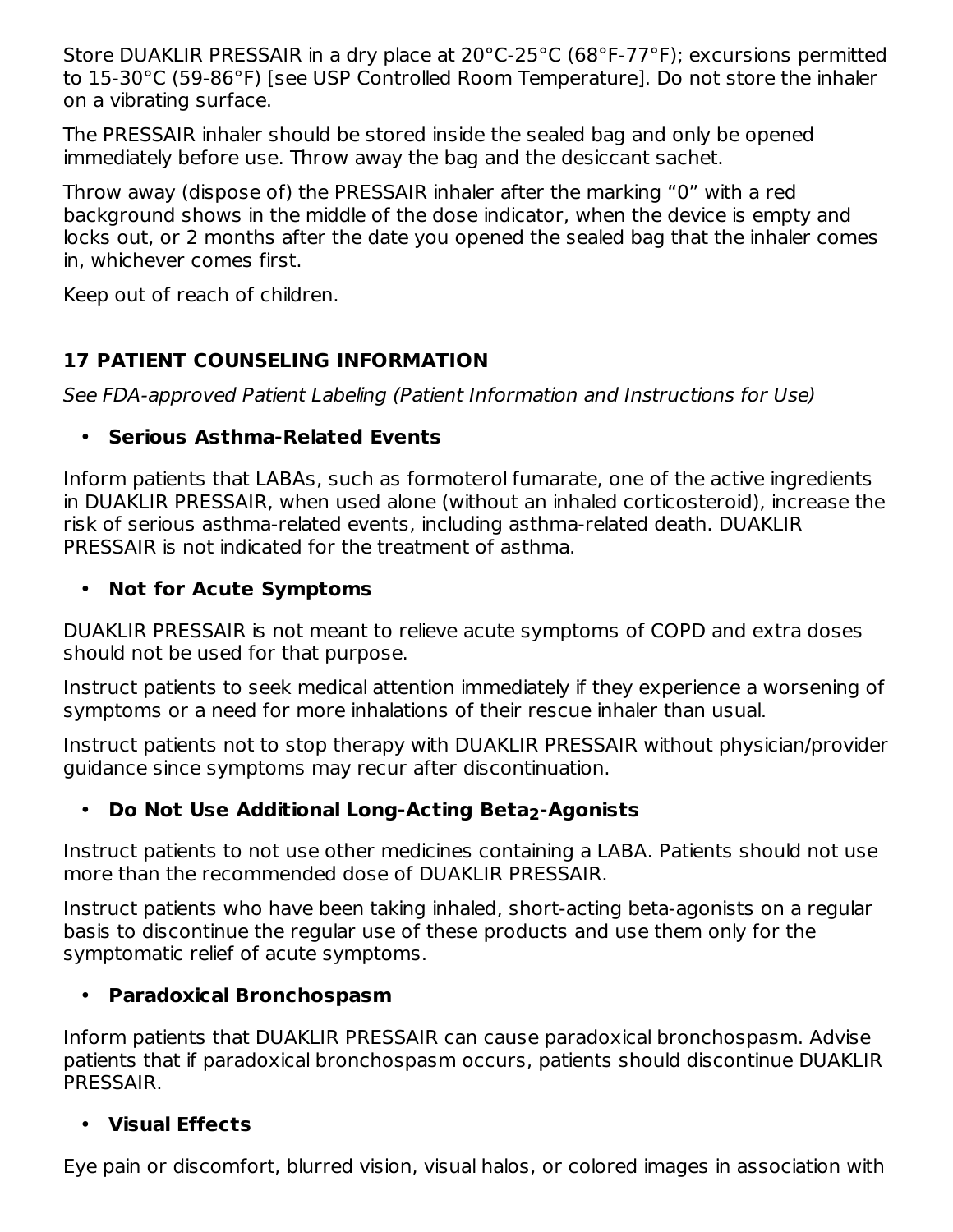red eyes from conjunctival congestion and corneal edema may be signs of acute narrow-angle glaucoma. Inform patients to consult a physician immediately should any of these signs and symptoms develop.

Inform patients that care must be taken not to allow the powder to enter into the eyes as this may cause blurring of vision and pupil dilation.

#### • **Urinary Retention**

Difficulty passing urine and dysuria may be symptoms of new or worsening prostatic hyperplasia or bladder outlet obstruction. Patients should be instructed to consult a physician immediately should any of these signs or symptoms develop.

## • **Immediate Hypersensitivity Reactions**

Inform patients that anaphylaxis, angioedema (including swelling of the lips, tongue, or throat), urticaria, rash, bronchospasm, or itching, may occur after administration of DUAKLIR PRESSAIR. Advise patient to immediately discontinue treatment and consult a physician should any of these signs or symptoms develop.

## • **Risks Associated with Beta2-Agonist Therapy**

Inform patients of adverse effects associated with beta $_2$ -agonists, such as palpitations, chest pain, rapid heart rate, tremor, or nervousness.

#### • **Instructions for Administering DUAKLIR PRESSAIR**

It is important for patients to understand how to correctly use DUAKLIR PRESSAIR. Instruct patients not to use more than the recommended dose of DUAKLIR PRESSAIR or with other medicines containing LABAs as excessive use may lead to significant cardiovascular effects including fatalities.

#### **Inform patients that if they miss a dose, they should take their next dose at the usual time; they should not take 2 doses at one time.**

Instruct patients to thoroughly read complete Instructions for Use before using DUAKLIR PRESSAIR.

Distributed by: Circassia Pharmaceuticals Inc. Morrisville, NC 27560 Under license of ALMIRALL, S.A.

**DUAKLIR**<sup>®</sup> is a registered trademark of ALMIRALL and PRESSAIR<sup>®</sup> is a registered trademark of the AstraZeneca group of companies.

© AstraZeneca 2019

**Patient Information DUAKLIR PRESSAIR (DU-aakl-ir PRESS-air) ™ ®(aclidinium bromide and formoterol fumarate) inhalation powder, for oral Inhalation use Important: Do not get DUAKLIR PRESSAIR in your eyes.**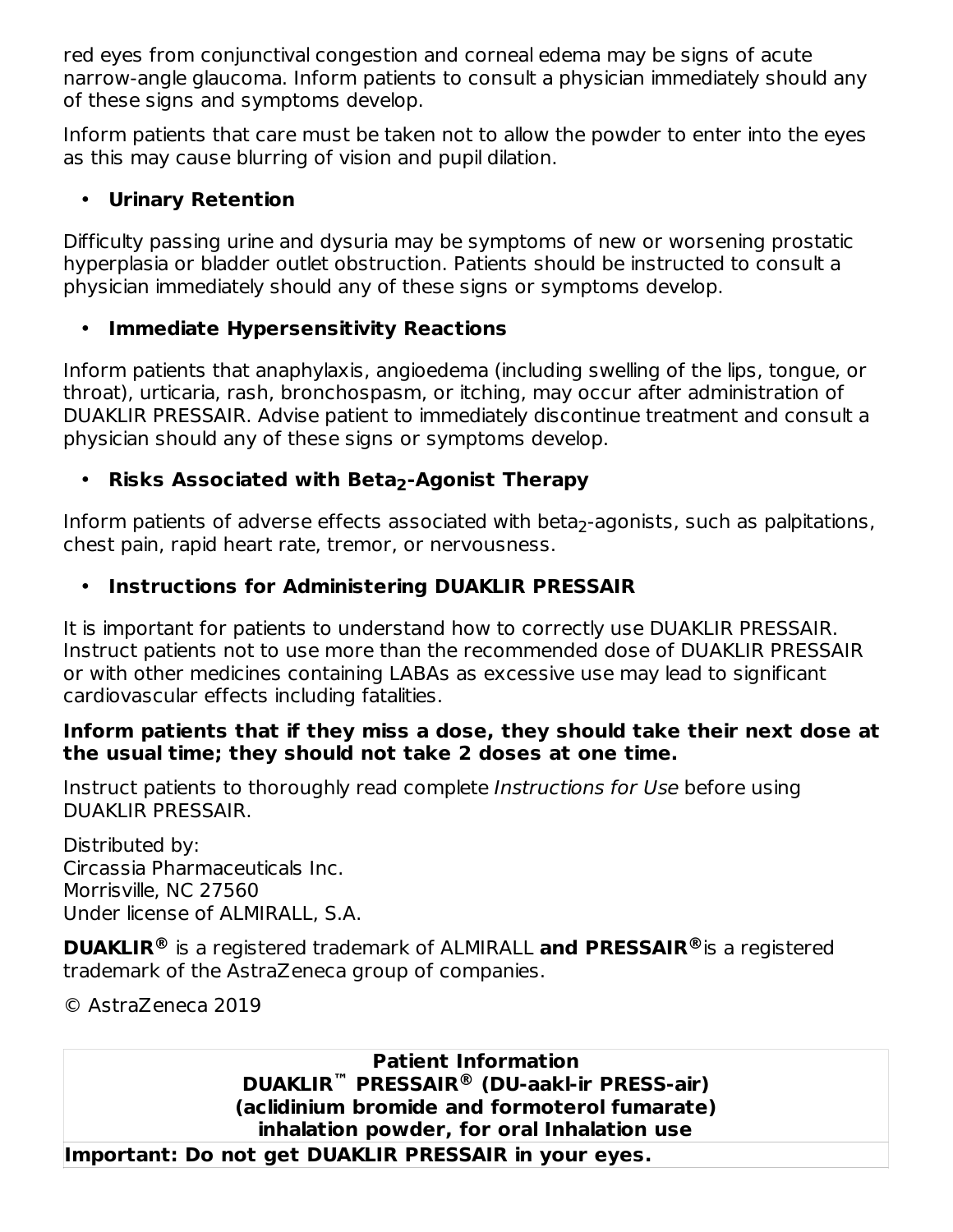## **What is DUAKLIR PRESSAIR?**

DUAKLIR PRESSAIR combines an anticholinergic, aclidinium bromide, and a long-acting beta<sub>2</sub>-adrenergic agonist (LABA medicine) formoterol fumarate.

- Anticholinergic and LABA medicines help the muscles around the airways in your lungs stay relaxed to prevent symptoms such as wheezing, cough, chest tightness, and shortness of breath. These symptoms can happen when the muscles around the airways tighten. This makes it hard to breathe.
- DUAKLIR PRESSAIR is a prescription medicine that is used to treat COPD. COPD is a chronic lung disease that includes chronic bronchitis, emphysema, or both.
- DUAKLIR PRESSAIR is used long term as 1 inhalation 2 times each day to improve symptoms of COPD for better breathing and to reduce the number of flare-ups (the worsening of your COPD symptoms for several days).
- **DUAKLIR PRESSAIR is not for use to treat sudden symptoms of COPD**. Always have a rescue inhaler (short-acting beta $_2$  agonist medicine) with you to treat sudden symptoms of COPD. If you do not have a rescue inhaler, contact your healthcare provider to have one prescribed for you.
- **DUAKLIR PRESSAIR is not for the treatment of asthma. It is not known if DUAKLIR PRESSAIR is safe and effective in people with asthma.**
- **DUAKLIR PRESSAIR** should not be used in children. It is not known if DUAKLIR PRESSAIR is safe and effective in children.

## **Do not use DUAKLIR PRESSAIR if you**:

- have asthma and you use DUAKLIR PRESSAIR without also using a medicine called an inhaled corticosteroid.
- have a severe allergy to milk proteins. Ask your healthcare provider if you are not sure.
- are allergic to aclidinium bromide, formoterol fumarate, or any of the ingredients in DUAKLIR PRESSAIR. See **"What are the ingredients in DUAKLIR PRESSAIR?"** below for a complete list of ingredients.

#### **Before you use DUAKLIR PRESSAIR tell your healthcare provider about all of your medical conditions, including if you:**

- have heart problems
- have high blood pressure
- have seizures
- have thyroid problems
- have diabetes
- have eye problems esoecially glaucoma. DUAKLIR PRESSAIR may make your glaucoma worse.
- have prostate or bladder problems, or problems passing urine. DUAKLIR PRESSAIR may make these problems worse.
- are pregnant or plan to become pregnant. It is not known if DUAKLIR PRESSAIR can harm your unborn baby.
- are breastfeeding or plan to breastfeed. It is not known if the medicines, aclidinium bromide and formoterol fumarate in DUAKLIR PRESSAIR pass into your breast milk and if they can harm your baby.

## **Tell your healthcare provider about all the medicines you take,** including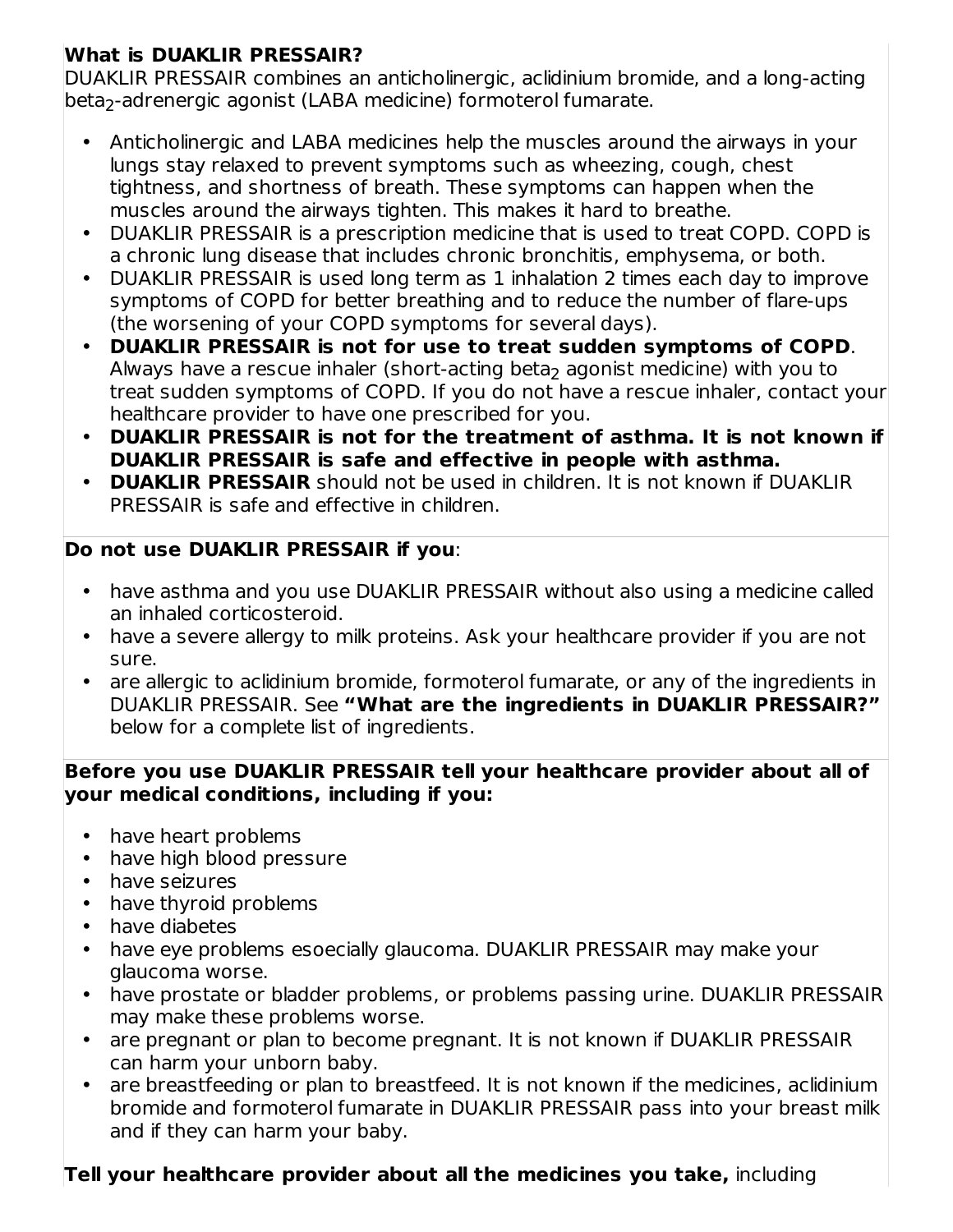prescription and over-the-counter medicines, vitamins, and herbal supplements. DUAKLIR PRESSAIR and certain other medicines may interact with each other. This may cause serious side effects.

Especially tell your healthcare provider if you take:

- anticholinergics (including umeclidinium, tiotropium, ipratropium, aclidinium, glycopyrrolate).
- other LABA medicines (including formoterol, arformoterol, salmeterol, vilanterol, indacaterol, olodaterol).
- atropine

Know the medicines you take. Keep a list of them to show your healthcare provider and pharmacist when you get a new medicine.

#### **How should I use DUAKLIR PRESSAIR?**

**Read the step-by-step instructions for using DUAKLIR PRESSAIR at the end of this Patient Information.**

- **Do not** use DUAKLIR PRESSAIR unless your healthcare provider has taught you how to use the inhaler and you understand how to use it correctly.
- Use DUAKLIR PRESSAIR exactly as prescribed. **Do not use DUAKLIR PRESSAIR more often than prescribed.**
- Use 1 inhalation 2 times each day. Use DUAKLIR PRESSAIR 1 time in the morning and 1 time in the evening.
- If you miss a dose of DUAKLIR PRESSAIR skip the missed dose. Take your next dose at your usual time. **Do not** take more than 1 inhalation 2 times each day. **Do not** take 2 doses at one time.
- If you take too much DUAKLIR PRESSAIR, call your healthcare provider and get medical help right away if you have any unusual symptoms, such as worsening shortness of breath, chest pain, increased heart rate, or shakiness.
- **Do not use other medicines that contain a LABA for any reason.** Ask your healthcare provider or pharmacist if any of your other medicines are LABA medicines.
- **Do not** stop using DUAKLIR PRESSAIR unless told to do so by your healthcare provider because your symptoms might get worse. Your healthcare provider will change your medicines as needed.
- **DUAKLIR PRESSAIR does not relieve sudden symptoms.** Always have a rescue inhaler with you to treat sudden symptoms. If you do not have a rescue inhaler, call your healthcare provider to have one prescribed for you.
- **Call your healthcare provider or get medical care right away if** your breathing problems get worse, you need to use your rescue inhaler more often than usual, your rescue inhaler does not work as well to relieve your symptoms.

#### **What are the possible side effects of DUAKLIR PRESSAIR? DUAKLIR PRESSAIR can cause serious side effects including**:

• **people with asthma who take LABA medicines, such as formoterol fumarate (one of the medicines in DUAKLIR PRESSAIR), without also using a medicine called an inhaled corticosteroid, have an increased risk of serious problems from asthma, including being hospitalized, needing a tube placed in their airway to help them breathe or death.**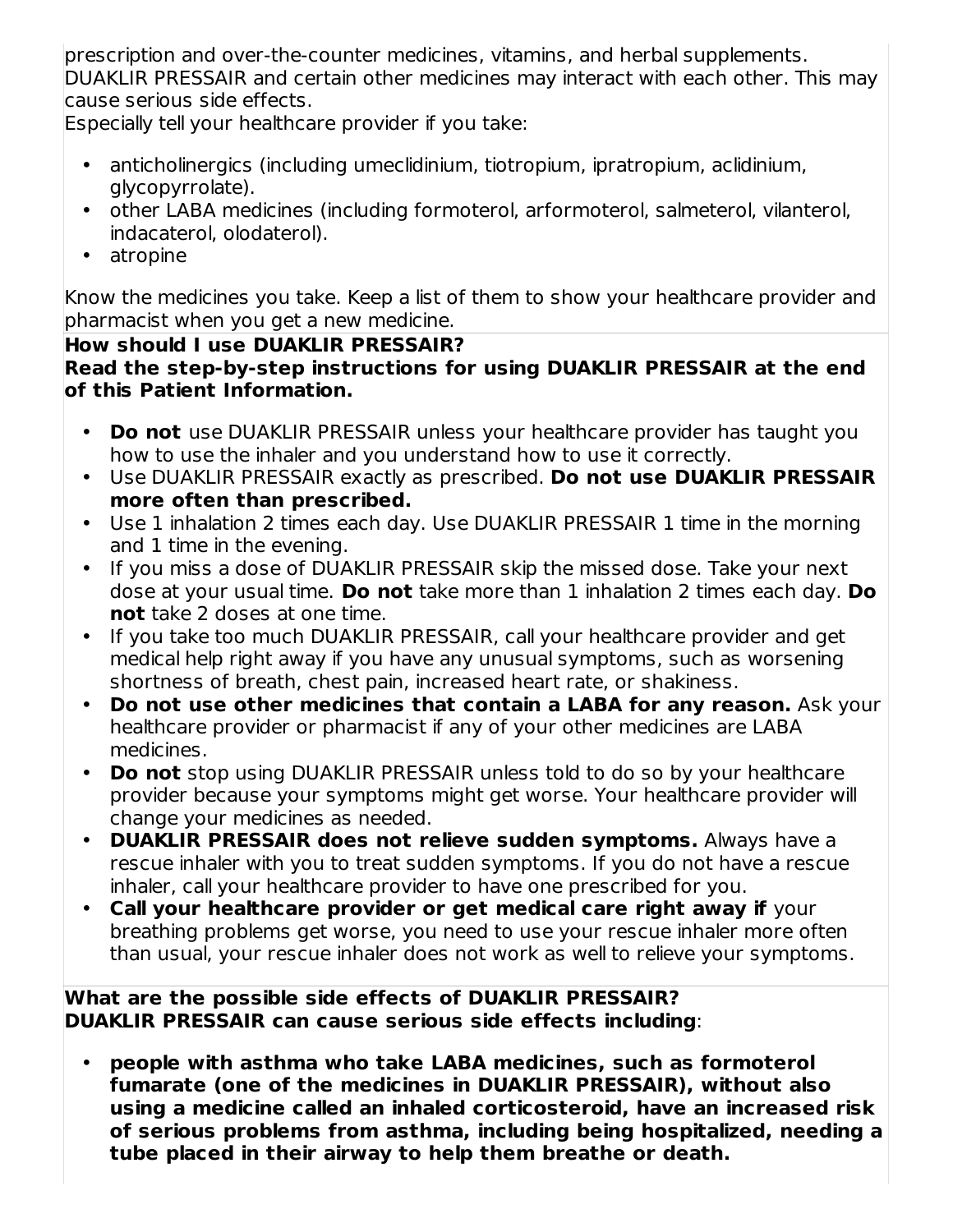- **Call your healthcare provider if breathing problems worsen over time with using DUAKLIR PRESSAIR.** You may need a different treatment.
- **Get emergency medical care if:**
	- your breathing problems worsen quickly
	- you use your rescue inhaler, but it does not relieve your breathing problems
- **COPD symptoms that get worse over time. If your COPD symptoms worsen over time,** do not increase your dose of DUAKLIR PRESSAIR, call your healthcare provider.
- **using too much of a LABA medicine may cause:**
- chest pain
- increased blood pressure
- fast and irregular heartbeat headache
	-

• tremor

- nervousness
- **sudden breathing problems** immediately after use of DUAKLIR PRESSAIR. These sudden breathing problems may be life-threatening. If you have sudden breathing problems immediately after inhaling DUAKLIR PRESSAIR, stop using DUAKLIR PRESSAIR and call your healthcare provider right away or go to the nearest hospital emergency room.
- **serious allergic reactions.** Call your doctor or get emergency medical care if you get any symptoms of a serious allergic reaction.
	- swelling of the face, mouth and tongue
- •
- hives **breathing problems**
- **effects on your heart:**
- chest pain

**chest pain fast or irregular heartbeat**

- **increased blood pressure**
- $\bullet$ **changes in laboratory blood levels:** high blood sugar (hyperglycemia) and low blood potassium (hypokalemia), this last may cause symptoms of muscle spasms, muscle weakness, or abnormal heart rhythm.
- **new or worsened increased pressure in your eyes (acute narrow-angle**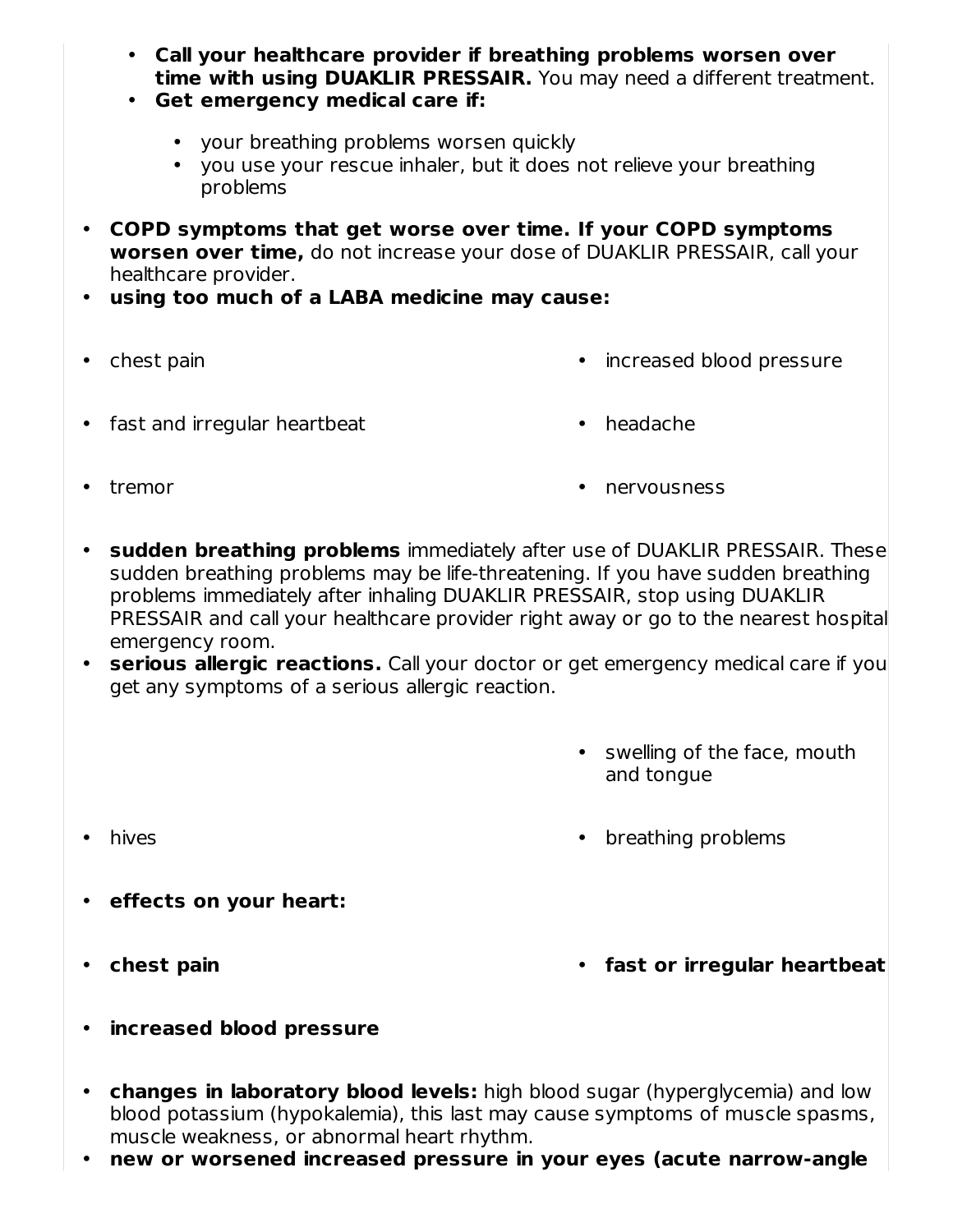**glaucoma).** Acute narrow-angle glaucoma can lead to permanent loss of vision if not treated. Symptoms of acute narrow-angle glaucoma may include:

- eye pain or discomfort **abula compare to contract of the contract of the contract of the contract of the contract of the contract of the contract of the contract of the contract of the contract of the contract of the con** vomiting • blurred vision
- seeing halos or bright colors around lights red eyes

If you have these symptoms, stop using DUAKLIR PRESSAIR and call your healthcare provider right away.

- **new or worsened urinary retention.** Urinary retention can be caused by blockage in your bladder or, if you are a male, a larger than normal prostate. Symptoms of urinary retention may include:
- difficulty urinating

• urinating frequently

• painful urination

 $\cdot$  urination in a weak stream or drips

If you have these symptoms of urinary retention, stop using DUAKLIR PRESSAIR and call your doctor right away.

#### **The most common side effects of DUAKLIR PRESSAIR include: upper respiratory tract infection, headache and, back pain.**

Tell your healthcare provider about any side effect that bothers you or does not go away.

These are not all the possible side effects of DUAKLIR PRESSAIR. For more information, ask your healthcare provider or pharmacist.

#### **Call your doctor for medical advice about side effects. You may report side effects to FDA at 1-800-FDA-1088.**

## **How should I store DUAKLIR PRESSAIR?**

- Store DUAKLIR PRESSAIR at room temperature between 68°F to 77°F (20°C to 25°C) in the sealed bag that it comes in until you are ready to use DUAKLIR PRESSAIR. **Do not** open the sealed bag until you are ready to use a dose of DUAKLIR PRESSAIR.
- Keep DUAKLIR PRESSAIR in a dry place.
- $\bullet$ Do not store the inhaler on a vibrating surface.
- Throw away (dispose of) DUAKLIR PRESSAIR<sup>®</sup> and use a new one:
	- when the marking "0" with a red background shows in the middle of the dose indicator,
	- if your inhaler is empty and locks out, or
	- 2 months after the date you opened the sealed bag that the inhaler comes in,

whichever comes first.

## **Keep DUAKLIR PRESSAIR and all medicines out of the reach of children.**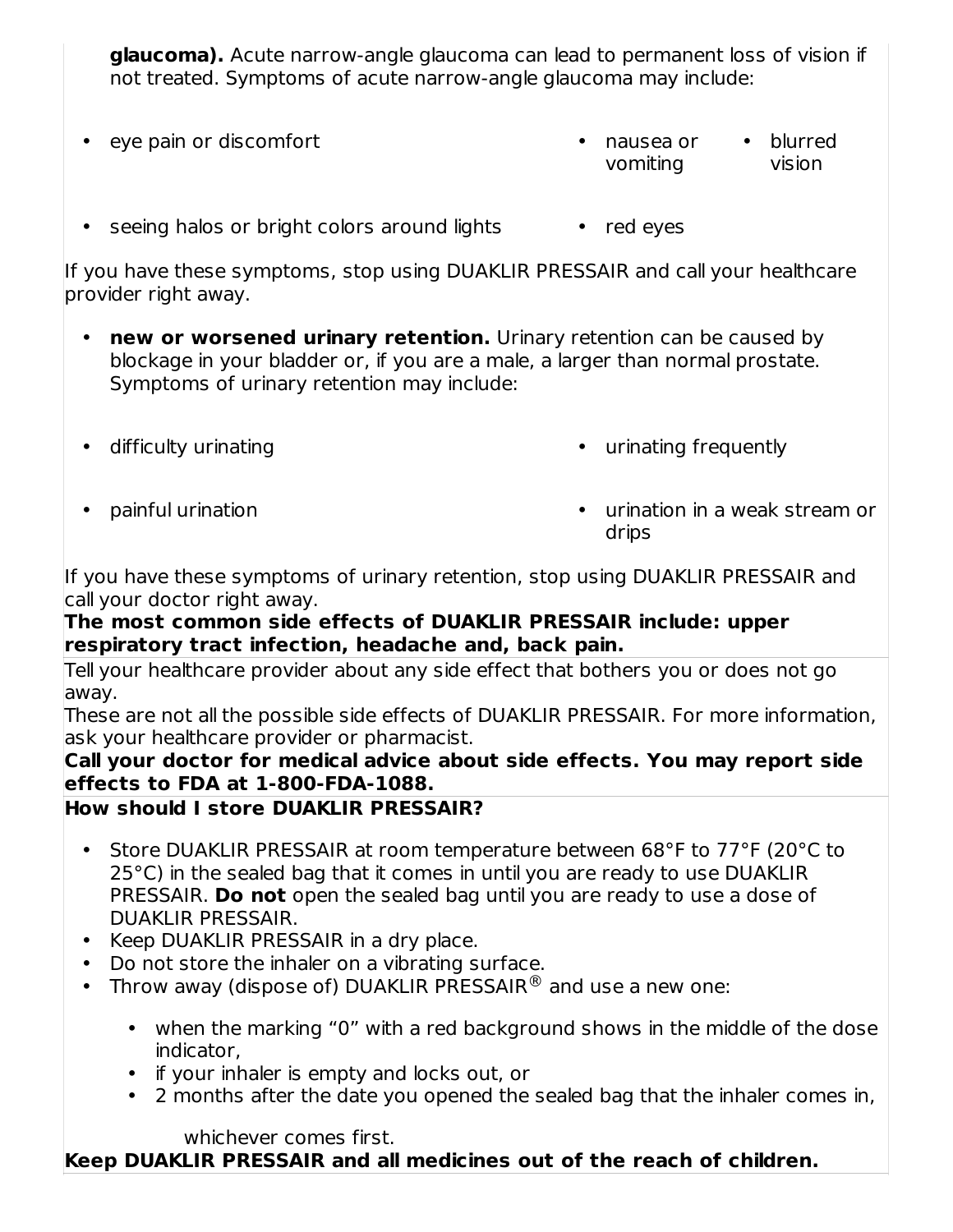### **General information about the safe and effective use of DUAKLIR PRESSAIR**

Medicines are sometimes prescribed for purposes other than those listed in a Patient Information leaflet. Do not use DUAKLIR PRESSAIR for a condition for which it was not prescribed. Do not give your DUAKLIR PRESSAIR to other people, even if they have the same symptoms that you have. It may harm them.

You can ask your doctor or pharmacist for information about DUAKLIR PRESSAIR that is written for healthcare professionals.

#### **What are the ingredients in DUAKLIR PRESSAIR?**

**Active ingredient:** aclidinium bromide and formoterol fumarate **Inactive ingredient**: lactose monohydrate

Distributed by: Circassia Pharmaceuticals, Inc. Morrisville, NC 27650 ©AstraZeneca 2019

For more information go to www.DUAKLIR.com or call 1-833-614-9269

#### **This Patient Information has been approved by the U.S. Food and Drug Administration 03/2019**

**Instructions for Use**

**DUAKLIR PRESSAIR** (DU-aakl-ir PRESS-air) **® ®**

(aclidinium bromide/formoterol fumarate) inhalation powder

#### **For oral Inhalation only**

This Instructions for Use contains information on how to use your DUAKLIR PRESSAIR inhaler. It is important that you read this information as the DUAKLIR PRESSAIR may work differently from inhalers you have used before.

**Read this Instructions for Use before you start using DUAKLIR PRESSAIR and each time you get a refill.** There may be new information. This information does not take the place of talking to your doctor about your medical condition or your treatment. If you have any questions about how to use your inhaler, ask your doctor, pharmacist, or nurse for help.

The Instructions for Use is divided into the following sections:

#### **Getting Started**

Become familiar with the parts of your DUAKLIR PRESSAIR inhaler (Figure A).

#### **Control window**

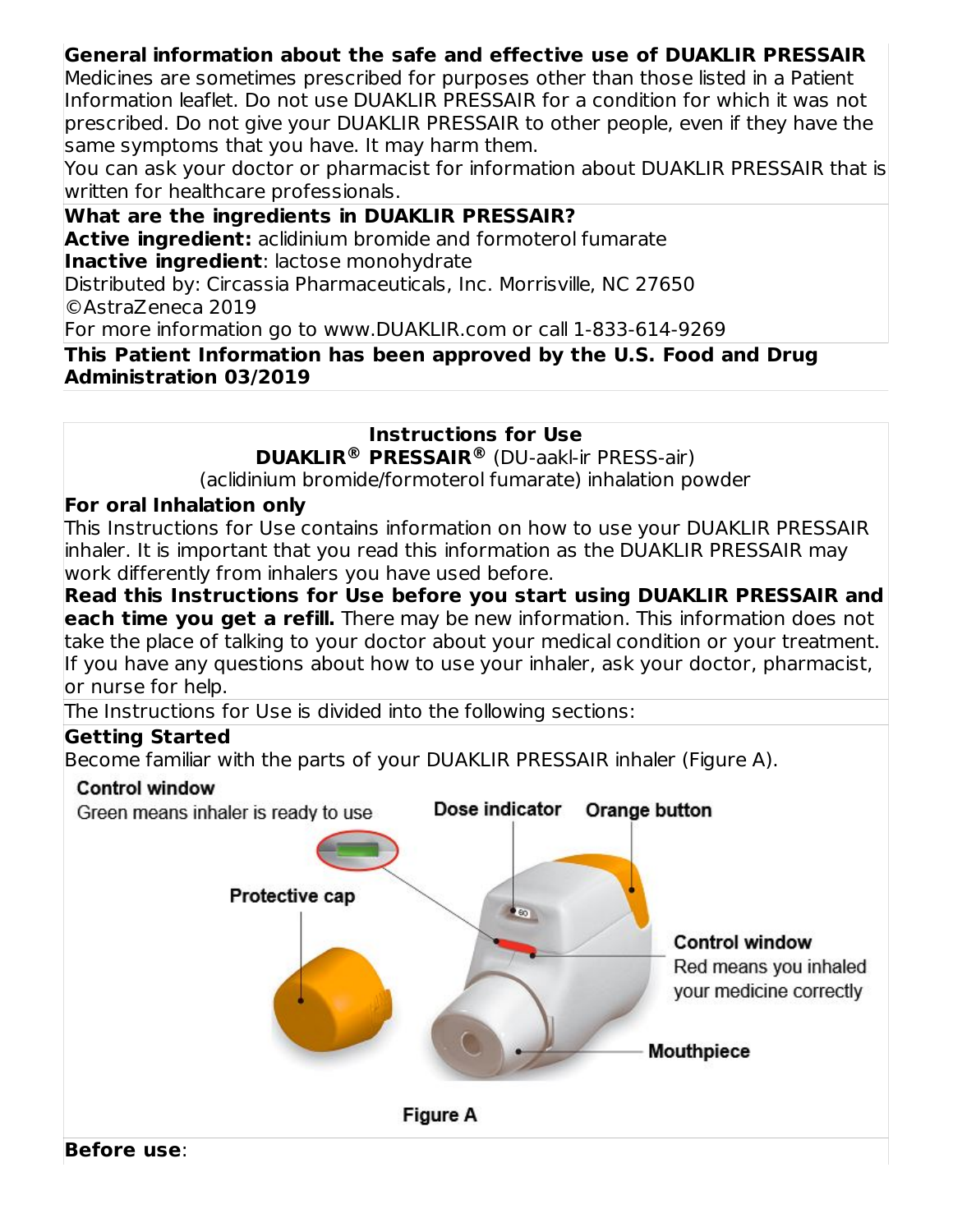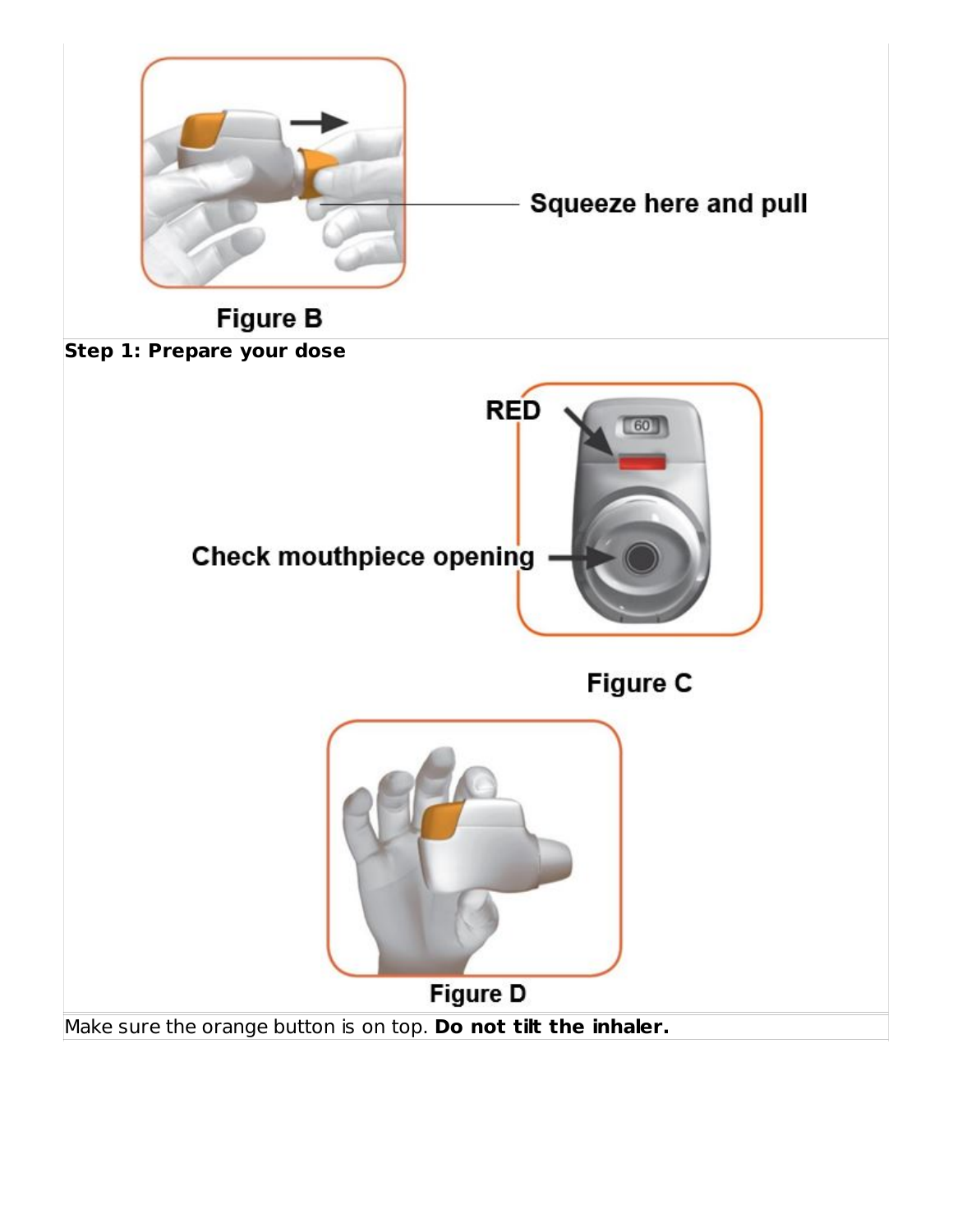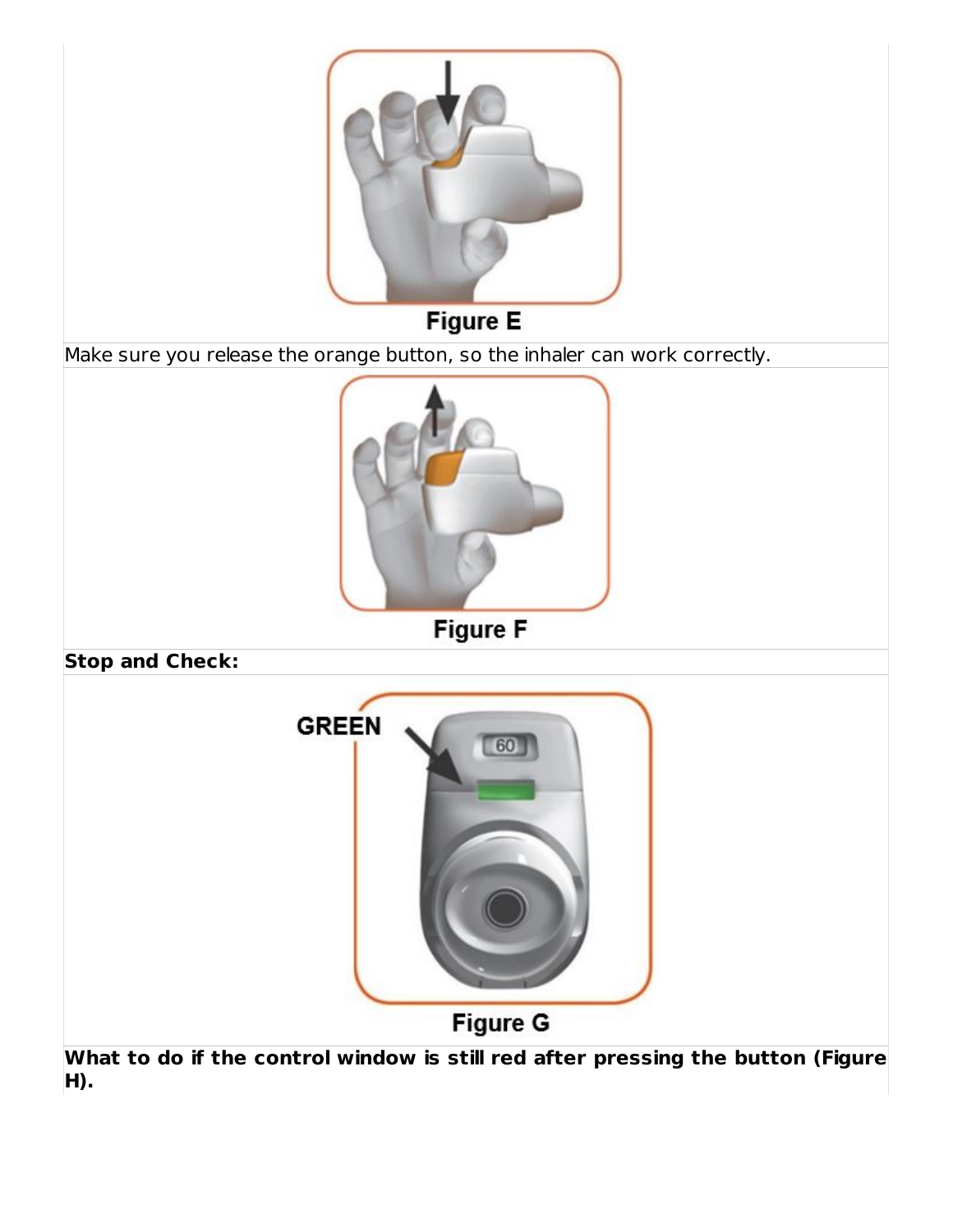

**Figure H** 

The dose is not prepared. **Go back to 'Step 1 Prepare your dose' and repeat steps 1.1 to 1.6.**

#### **Step 2: Inhale your medicine**

Read steps 2.1 to 2.7 fully before use. Do not tilt the inhaler.

2.1. Hold the inhaler away from your mouth, and **breathe out completely**. Never breathe out into the inhaler (Figure I).



# Figure I

2.2. Hold your head upright, put the mouthpiece between your lips, and close your lips tightly around the mouth piece (Figure J).

**Do not hold the orange button down while inhaling**



Figure J

2.3. Take a **strong, deep breath** through your mouth. Keep breathing in for as long as possible.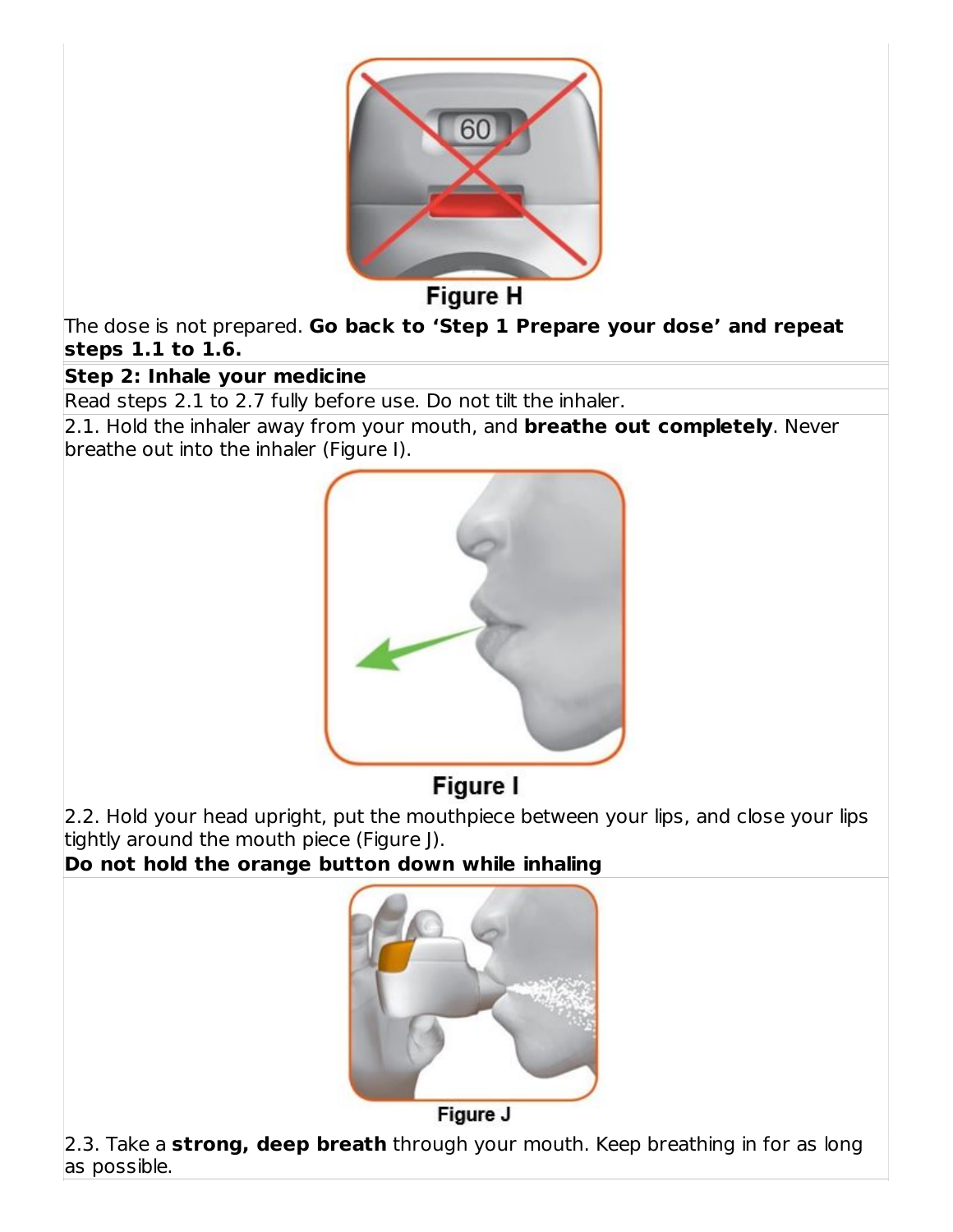A 'click' will let you know that you are inhaling correctly. Keep breathing in as long as possible after you hear the 'click'. Some people may not hear the 'click'. Use the control window to make sure you have inhaled correctly.

2.4. Take the inhaler out of your mouth.

2.5. Hold your breath for as long as possible.

2.6. Slowly breathe out away from the inhaler

Some people may have a grainy sensation in their mouth, or a slightly sweet or bitter taste. **Do not** take an extra dose if you do not taste or feel anything after inhaling.

#### **Stop and Check:**

2.7. Make sure the control window is now red (Figure K). This means you have inhaled your medicine correctly.



**Figure K** 

**What to do if the control window is still green after inhalation (Figure L).**



# **Figure L**

This means you have not inhaled your medicine correctly. **Go back to 'Step 2 Inhale your medicine' and repeat steps 2.1 to 2.7**.

If the control window still does not change to red, you may have forgotten to release the orange button before inhaling, or you may not have inhaled strongly enough. If this happens, try again. Make sure you have released the orange button, and you have breathed out completely. Then take a strong, deep breath through the mouthpiece. **Contact your doctor if the control window is still green after repeated attempts.**

Push the protective cap back onto the mouthpiece after each use (Figure M), to prevent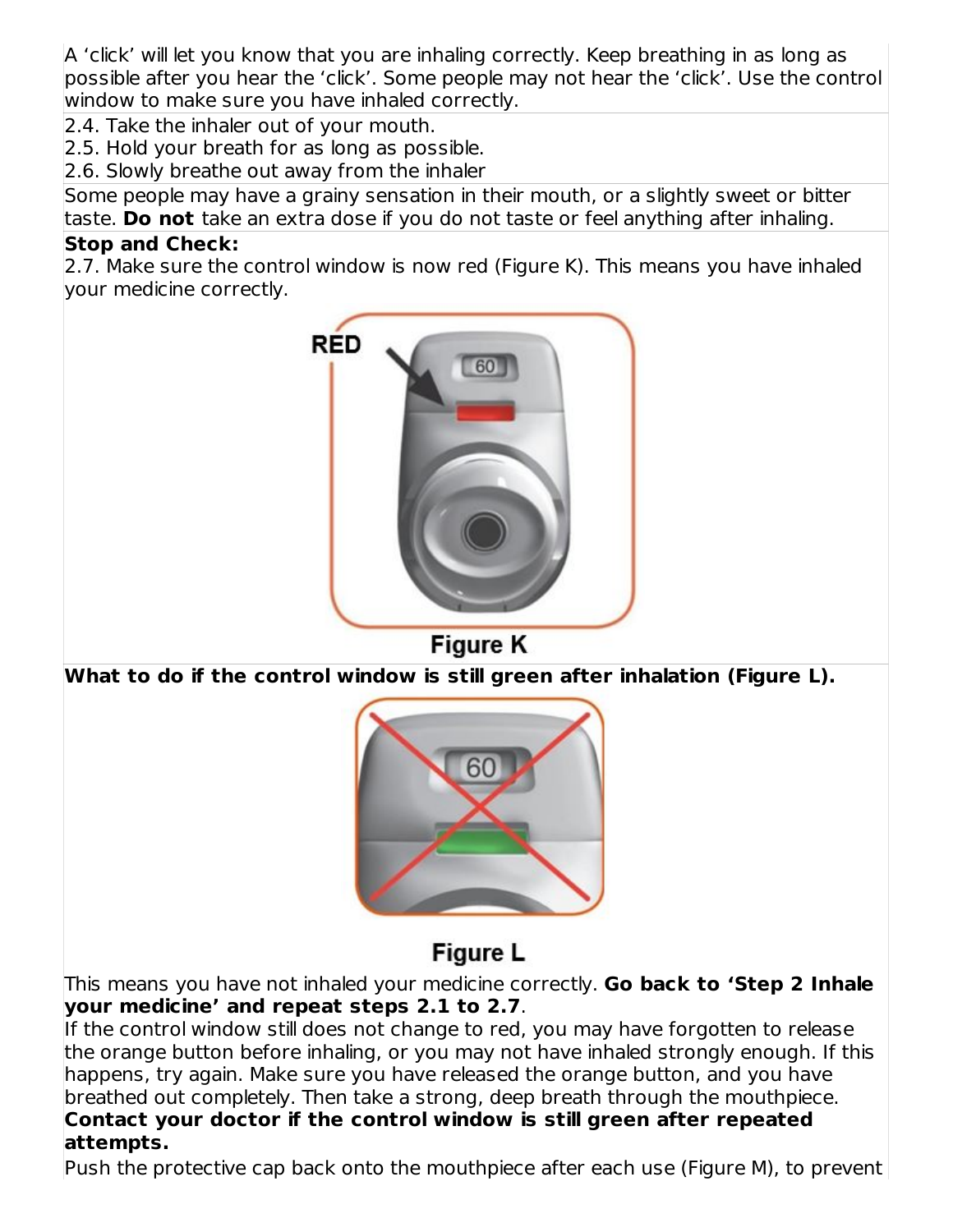contamination of the inhaler with dust or other materials. You should throw away (dispose of) your inhaler if you lose the protective cap.



# **Figure M**

For more information about DUAKLIR PRESSAIR and a video demonstration on how to use DUAKLIR PRESSAIR, go to www.DUAKLIR.com.

## **Additional information**

## **What should I do if I accidentally prepare a dose?**

Store your inhaler with the protective cap in place until it is time to inhale your medicine, then remove the cap and start at Step 1.6.

## **How does the dose indicator work?**

- The dose indicator shows the total number of doses left in the inhaler (Figure N).
- On first use, every inhaler contains at least 60 doses.
- Each time you load a dose by pressing the orange button, the dose indicator moves by a small amount towards the next number (50, 40, 30, 20, 10, or 0).



## **When should I get a new inhaler?**

You should throw away (dispose of) your inhaler if it appears to be damaged or if you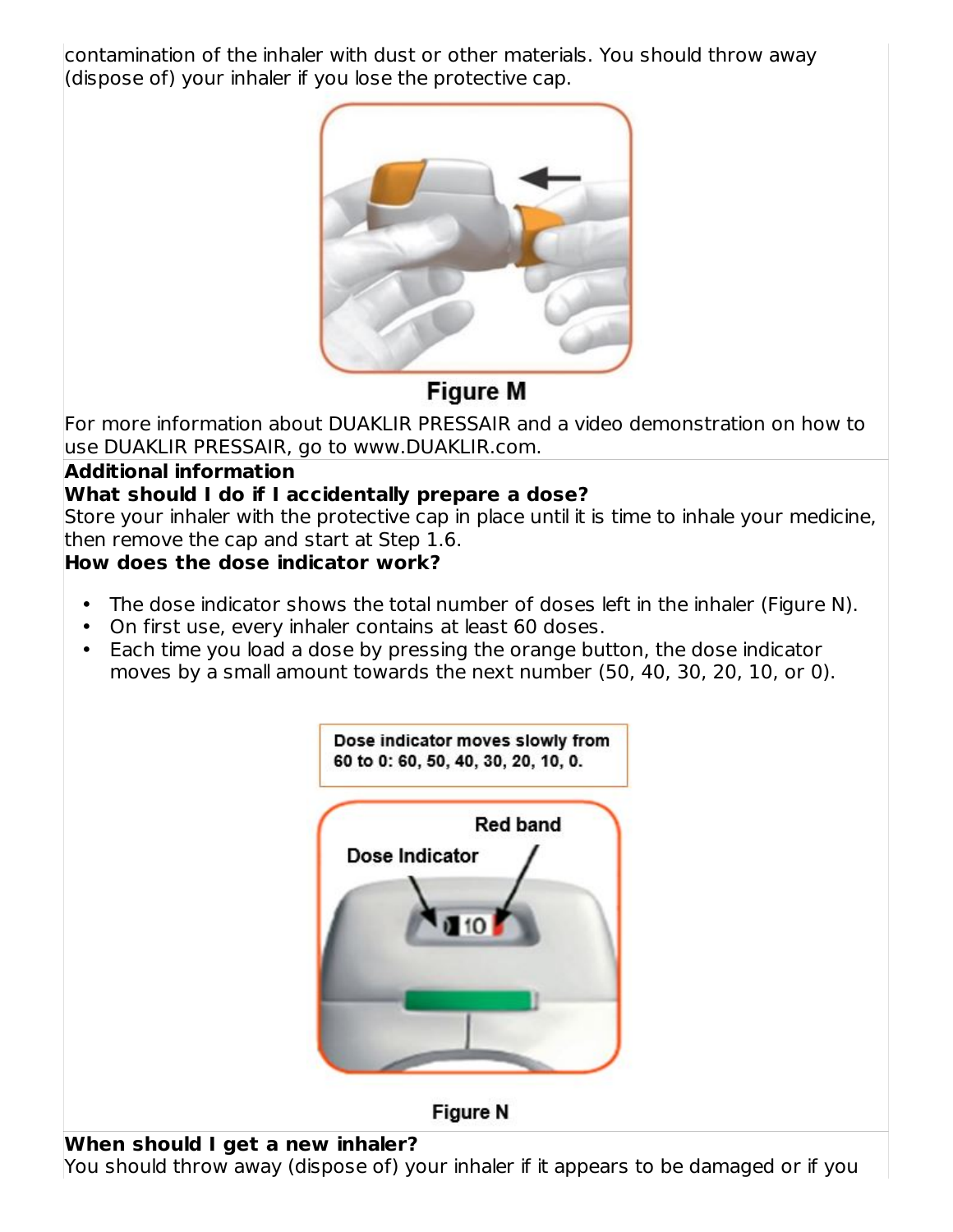lose the protective cap.

When a **red band** appears in the dose indicator, this means you are close to your last dose (Figure N).

You should throw away (dispose of) the inhaler and use a new one:



### **How do I know that my inhaler is empty?**

When the orange button will not return to its full upper position and is locked in a middle position (Figure P). Even though the orange button is locked, your last dose may still be inhaled. After that, the inhaler cannot be used again and you should start using a new inhaler.



**Figure P** 

# **How should I clean the inhaler?**

**NEVER** use water to clean the inhaler, as this may damage your medicine. If you want to clean your inhaler, wipe the outside of the mouthpiece with a dry tissue or paper towel.

## **How should I store DUAKLIR PRESSAIR? Keep DUAKLIR PRESSAIR and all medicines out of the reach of children. Questions and Answers about your DUAKLIR PRESSAIR Inhaler Question Answer**

| .                                        |                                            |
|------------------------------------------|--------------------------------------------|
| Do I need to take extra steps to prepare | DUAKLIR PRESSAIR comes preloaded with      |
| the inhaler before first use?            | medicine and is ready to use. Remove the   |
|                                          | inhaler from the sealed bag and follow the |
|                                          | step-by-step Instructions for Use.         |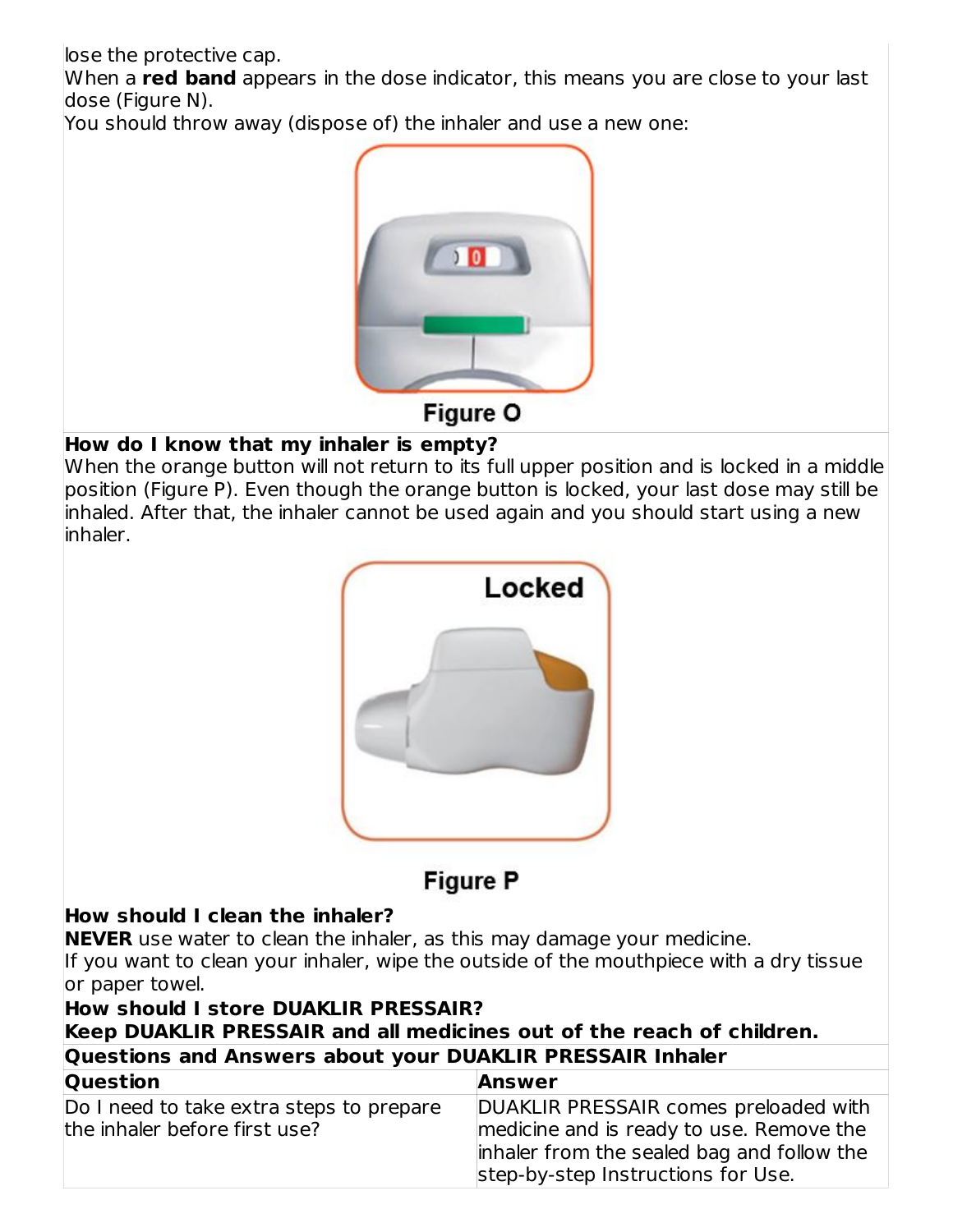| How do I know if the DUAKLIR PRESSAIR<br>inhaler is ready to use before taking each<br>dose?                                                                       | The DUAKLIR PRESSAIR inhaler is ready to<br>use when the control window on the front<br>of the inhaler is green (Figure G)                                                                                                                                                                                                                         |
|--------------------------------------------------------------------------------------------------------------------------------------------------------------------|----------------------------------------------------------------------------------------------------------------------------------------------------------------------------------------------------------------------------------------------------------------------------------------------------------------------------------------------------|
|                                                                                                                                                                    | • If the control window is red (see Step<br>1.6), press and release the orange<br>button completely. This will change the<br>color of the control window from red<br>to green, indicating the medicine is<br>ready to inhale.                                                                                                                      |
| What if the DUAKLIR PRESSAIR inhaler<br>window doesn't change from red to green?                                                                                   | The dose is not prepared. Go back to<br>"Step 1 Prepare your dose" and<br>repeat steps 1.1 to 1.6.                                                                                                                                                                                                                                                 |
|                                                                                                                                                                    | If the orange button is locked, you<br>$\bullet$<br>have used all the medicine in your<br>inhaler and should get a new DUAKLIR<br>PRESSAIR inhaler (Figure P).                                                                                                                                                                                     |
| How do I know that I used DUAKLIR<br><b>PRESSAIR correctly?</b>                                                                                                    | The DUAKLIR PRESSAIR inhaler has a<br>helpful feature to let you know that have<br>inhaled your medicine correctly.                                                                                                                                                                                                                                |
|                                                                                                                                                                    | Look at the control window to see if it<br>$\bullet$<br>has turned to red after you have<br>inhaled fully through the mouthpiece. If<br>the control window is red you have<br>inhaled your full dose of medicine<br>correctly (see Step 2.7).                                                                                                      |
| What if the DUAKLIR PRESSAIR inhaler<br>control window does not change color from medicine strongly enough. <b>Go back to</b><br>green back to red after I inhale? | This means you may not have inhaled the<br>"Step 2 Inhale your medicine" and<br>repeat steps 2.1 to 2.7.                                                                                                                                                                                                                                           |
|                                                                                                                                                                    | Did you breathe out completely before<br>$\bullet$<br>inhaling?<br>Did you let go of the orange button<br>$\bullet$<br>before inhaling?<br>Did you form a tight seal with your lips<br>around the mouthpiece?<br>Did you breathe in strongly and<br>$\bullet$<br>deeply?<br>Did you keep breathing in after you<br>$\bullet$<br>heard the 'click'? |
| What if I do not see the dose indicator<br>move after I inhaled?                                                                                                   | Each time you load a dose by pressing the<br>orange button, the dose indicator moves by<br>a small amount towards the next number<br>from 60 to 0: 60, 50, 40, 30, 20, 10, 0 (see                                                                                                                                                                  |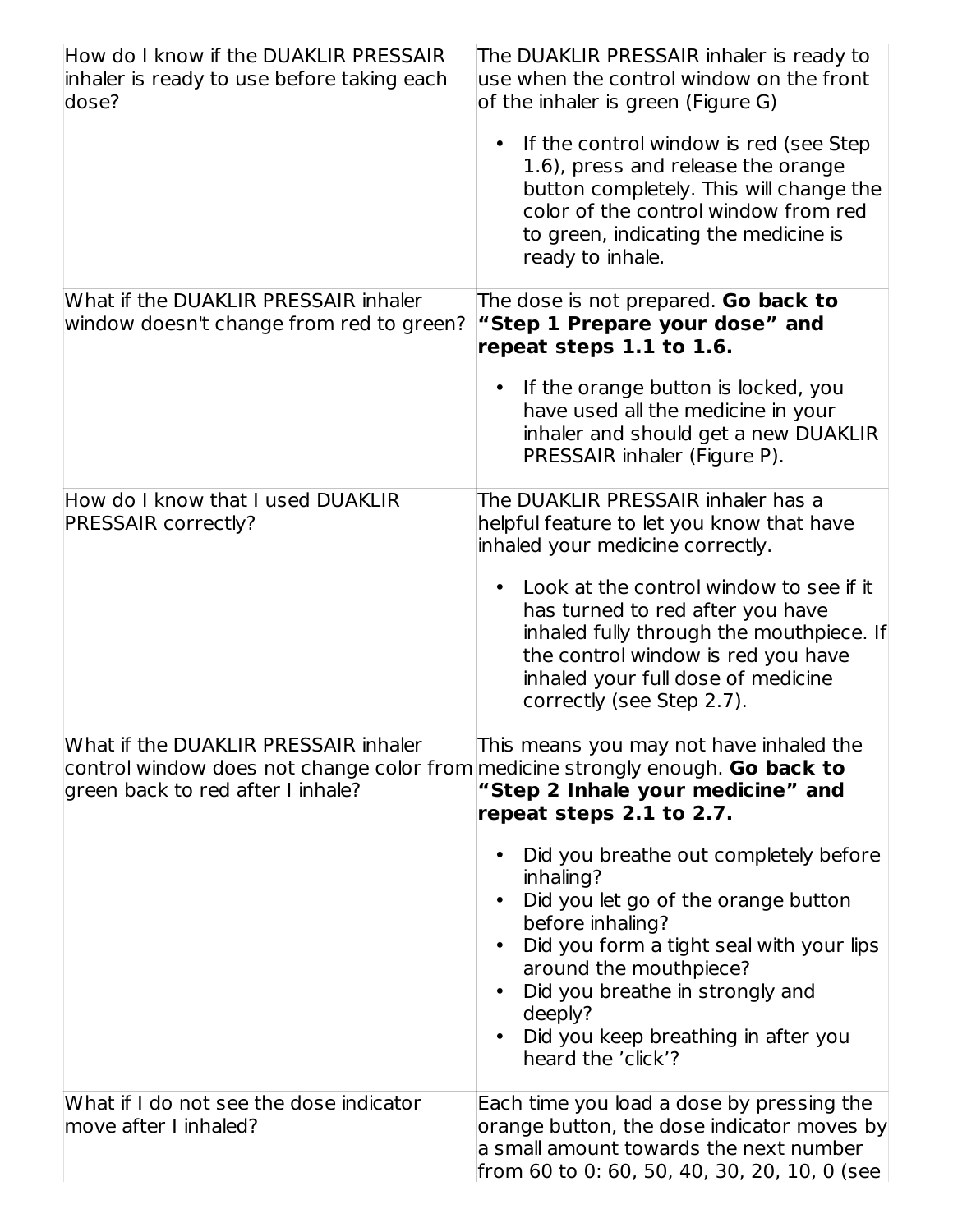|                                                                                                                                                    | Figure N). As long as you see the control<br>window change from green to red, you<br>have successfully inhaled the full dose.                                                                                           |
|----------------------------------------------------------------------------------------------------------------------------------------------------|-------------------------------------------------------------------------------------------------------------------------------------------------------------------------------------------------------------------------|
| Can the DUAKLIR PRESSAIR inhaler release No. The DUAKLIR PRESSAIR inhaler only<br>too much medicine or lose doses of<br>medicine from the inhaler? | releases 1 dose of medicine with each<br>inhalation. Pressing and releasing the<br>orange button more than one time before<br>inhaling does not increase the dose you will<br>receive or cause any medicine to be lost. |

This Instructions for Use has been approved by the U.S. Food and Drug Administration.

Distributed by: Circassia Pharmaceuticals Inc. Morrisville, NC 27560

Under license of ALMIRALL, S.A.

DUAKLIR® is a registered trademark of ALMIRALL, S.A. and PRESSAIR® is a registered trademark of the AstraZeneca group of companies.

Approved: March 2019

#### **PACKAGE/LABEL PRINCIPAL DISPLAY PANEL**

NDC 72124-001-01

60 metered doses

Duaklir® Pressair®

(aclidinium bromide and formoterol fumarate) inhalation powder

400 mcg/12 mcg per actuation

Rx Only

Dispense the accompanying Medication Guide to each patient.

Manufactured for: Circassia Pharmaceuticals Inc.

Morrisville, NC 27650

Manufactured by: AstraZeneca AB,

SE-151 85 Södertälje, Sweden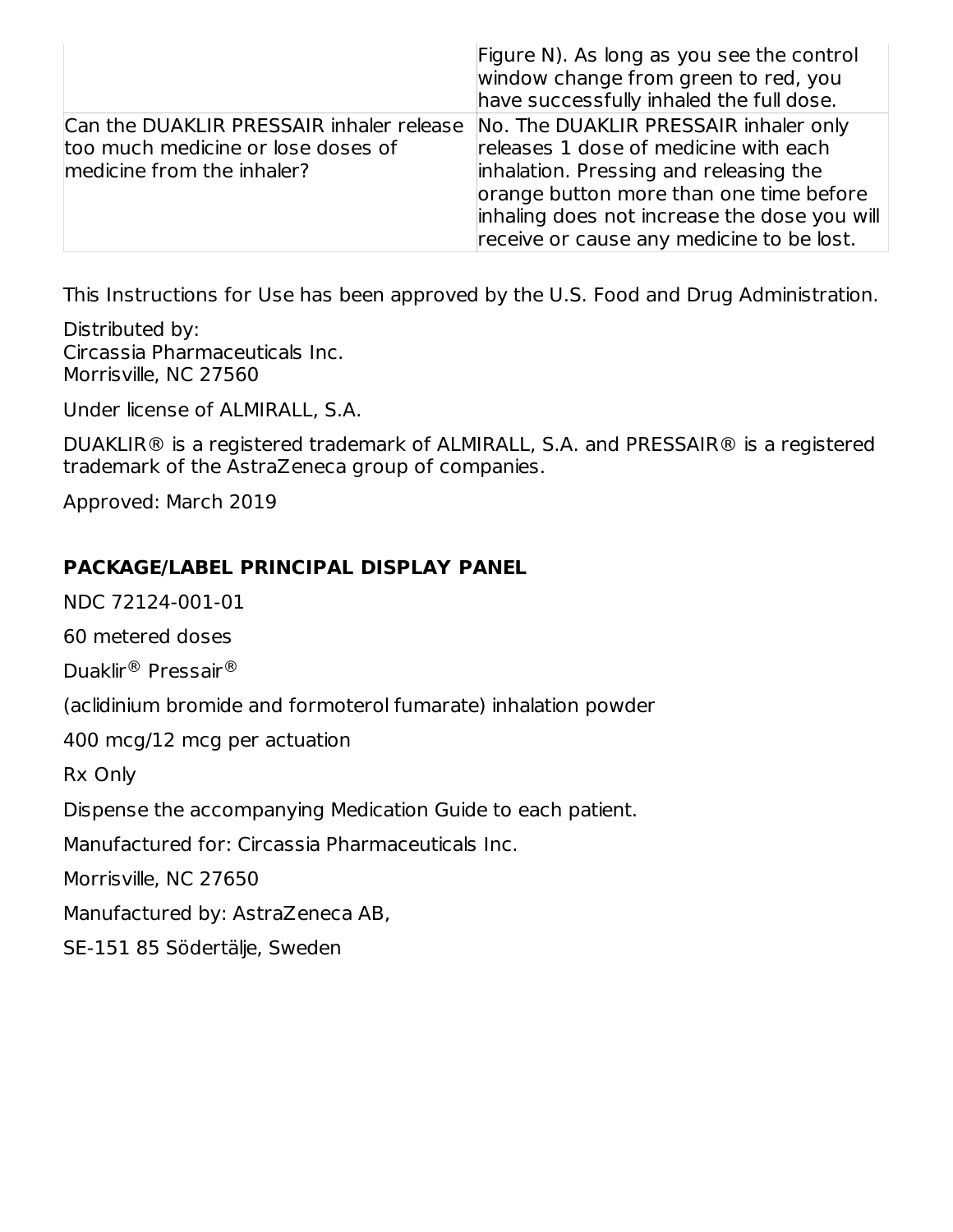